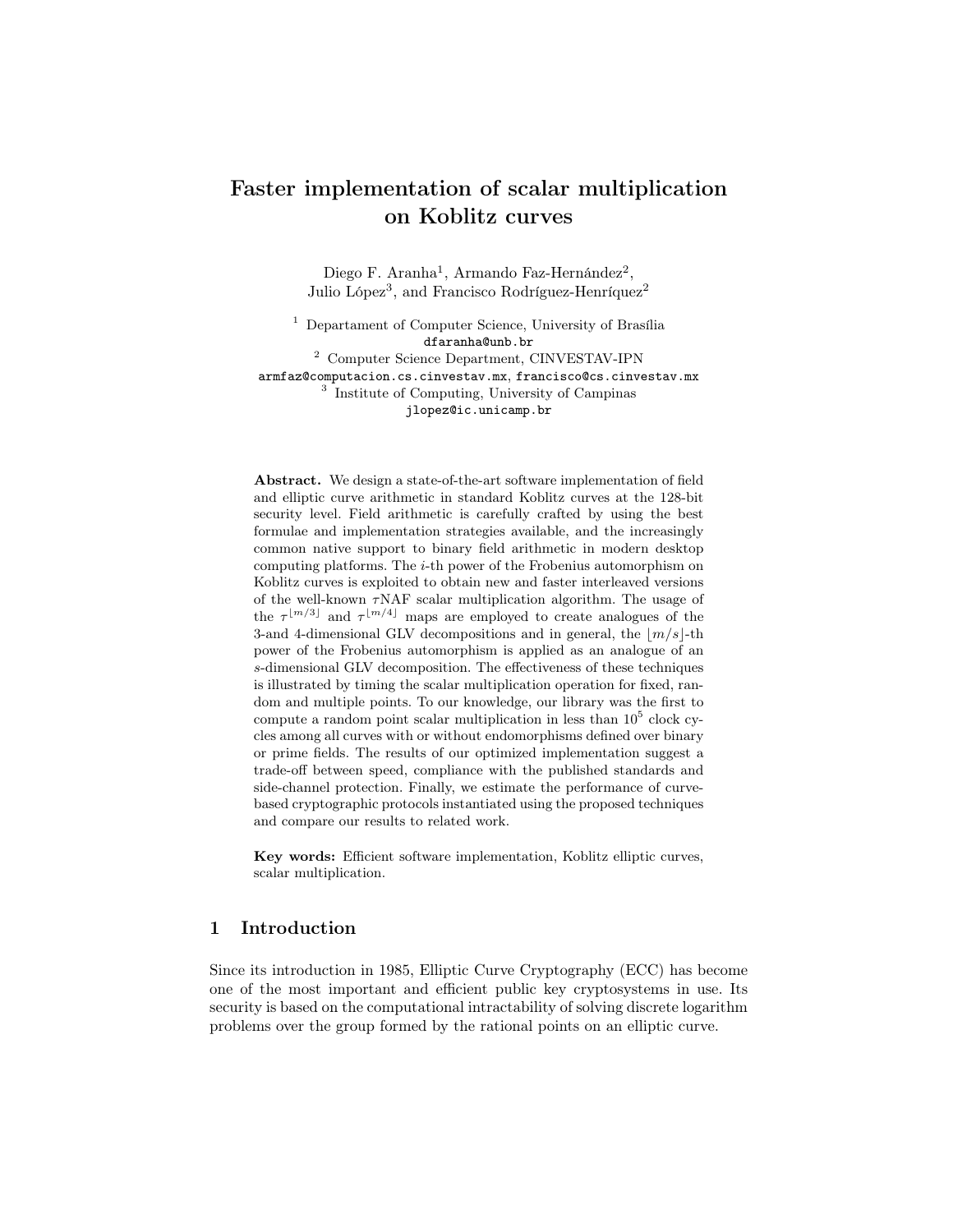Anomalous binary curves, also known as Koblitz elliptic curves, were introduced in [1]. Since then, these curves have been subject of extensive analysis and study. Given a finite field  $\mathbb{F}_q$  for  $q = 2^m$ , a Koblitz curve  $E_a(\mathbb{F}_q)$ , is defined as the set of points  $(x, y) \in \mathbb{F}_q \times \mathbb{F}_q$  that satisfy the equation

$$
E_a: y^2 + xy = x^3 + ax^2 + 1, \quad a \in \{0, 1\},\tag{1}
$$

together with a point at infinity denoted by  $\mathcal{O}$ . It is known that  $E_a(\mathbb{F}_q)$  forms an additive Abelian group with respect to the elliptic point addition operation. In this paper,  $E_a$  is a Koblitz curve with order  $#E_a(\mathbb{F}_{2^m}) = 2^{2-a}r$ , where r is an odd prime. Let  $\langle P \rangle$  be an additively written subgroup in  $E_a$  of prime order r, and let k be a positive integer such that  $k \in [0, r-1]$ . Then, the elliptic curve scalar multiplication operation computes the multiple  $Q = kP$ , which corresponds to the point resulting of adding P to itself,  $k - 1$  times. Given r, P and  $Q \in \langle P \rangle$ , the Elliptic Curve Discrete Logarithm Problem (ECDLP) consists of finding the unique integer k such that  $Q = kP$  holds.

Since Koblitz curves are defined over the binary field  $\mathbb{F}_2$ , the Frobenius map and its inverse naturally extend to an automorphism of the curve denoted by τ. The τ map takes  $(x, y)$  to  $(x^2, y^2)$  and Ο to Ο. It can been shown that  $(x^4, y^4) + 2(x, y) = \mu(x^2, y^2)$  for every  $(x, y)$  on  $E_a$ , where  $\mu = (-1)^{1-a}$ . In other words,  $\tau$  satisfies  $\tau^2 + 2 = \mu \tau$ . By solving the quadratic equation, we can associate  $\tau$  with the complex number  $\tau = \frac{-1+\sqrt{-7}}{2}$ .

Elliptic curve scalar multiplication is the most expensive operation in cryptographic protocols whose security guarantees are based on the ECDLP. Improving the computational efficiency of this operation is a widely studied problem. Across the years, a number of algorithms and techniques providing efficient implementations with higher performance have been proposed [2]. Many research works have focused their efforts on the unknown point scenario, where the base point  $P$  is not known in advance and when only one single scalar multiplication is required, as in the case of the Diffie-Hellman key exchange protocol [3,4,5]. However, there are situations where a single scalar multiplication must be performed on fixed base points such as in the case of the key and signature generation procedures of the Elliptic Curve Digital Signature Algorithm (ECDSA) standard. In other scenarios, such as in the ECDSA signature verification, the simultaneous computation of two scalar multiplications (one with unknown point and the other with fixed point) of the form  $R = kG + lQ$ , is required. Comparatively less research works have studied the latter cases [6,7,8].

In [9,3], authors evaluated the achievable performance of binary elliptic curve arithmetic in the latest 64-bit micro-architectures, presenting a comprehensive analysis of unknown-point scalar multiplication computations on random and Koblitz NIST elliptic curves at the 112-bit and 192-bit security levels. However, for the 128-bit security level they only considered a random curve with sidechannel resistant scalar multiplication.<sup>4</sup> This was mainly due to the unavail-

<sup>4</sup> Scalar multiplication on curve CURVE2251 was implemented in [3] using the Montgomery laddering approach that is naturally protected against first-order sidechannel attacks.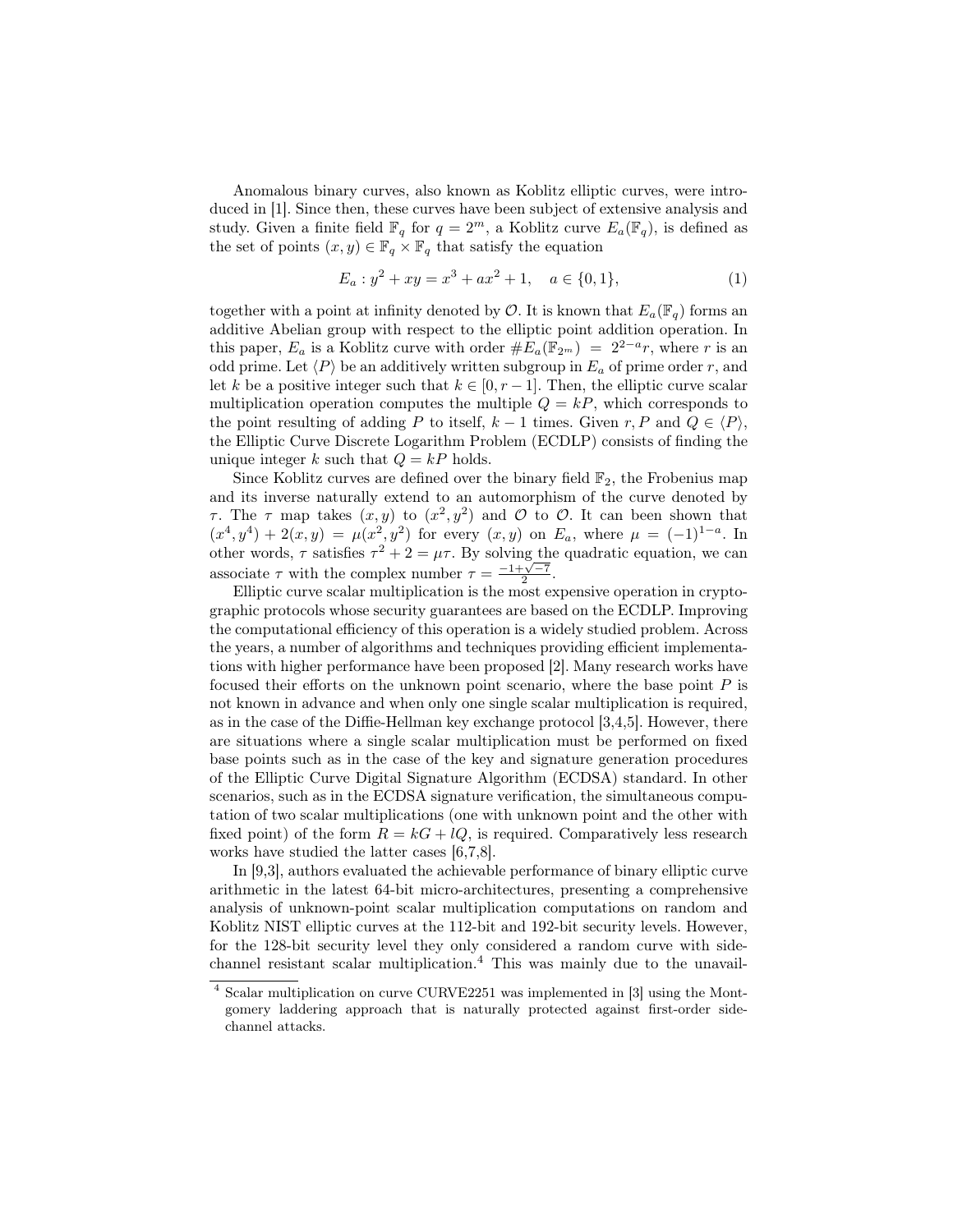ability of benchmarking data for curves equipped with endomorphisms and the performance penalty of halving-based approaches when applied to standardized curves.

In this work we revisit the software serial computation of scalar multiplication on Koblitz curves defined over binary fields. This study includes the computation of the scalar multiplication using unknown and fixed points; and single and simultaneous scalar multiplication computations as required in the generation and verification of discrete-log based digital signatures. We extend the analysis given in [3,9] and further investigate an alternate curve choice to provide a complete picture of the performance scenario, while also showing through operation counting and experimental results that Koblitz curves are still the fastest choice for deploying curve-based cryptography if sufficient native support for binary field arithmetic is available in the target platform and if resistance to software side-channel attacks can be disregarded.

To this end, we adopted several techniques previously proposed by different authors: (i) formulation of binary field arithmetic using vector instructions  $[10]$ ; (ii) time-memory trade-offs for the evaluation of fixed  $2<sup>k</sup>$ -powers in binary fields [11]; (iii) new formulas for polynomial multiplication over  $\mathbb{F}_2$  and its extensions [12]; (iv) efficient support for the recently introduced carry-less multiplier [3].

Besides building on these advancements on finite field arithmetic, this paper presents several novel techniques including: (i) improved implementation of width-w  $\tau$ NAF integer recoding; (ii) a new precomputation scheme for small multiples of a random point in a Koblitz curve; (iii) lazy-reduction formulae for mixed addition in binary elliptic curves; (iv) novel interleaving strategies of the τNAF algorithm for scalar multiplication in Koblitz curves via powers of the Frobenius automorphism. We remark that the interleaved techniques proposed in this work can be seen as the effective application for the first time in Koblitz curves of an s-dimensional GLV decomposition. Moreover, in this work only the "tried and tested" Koblitz curve NIST-K283 is considered, providing immediate compatibility and interoperability with standards and existing implementations. Note, however, that several of our techniques are not restricted in any sense to this curve choice, and can therefore be used to accelerate scalar multiplication in other Koblitz curves at different security levels.

Our main implementation result is a speed record for the unknown-point single-core scalar multiplication computation over the NIST-K283 curve in a little less than  $10^5$  clock cycles. Running on an Intel Core i7-2600K processor clocked at 3.4 GHz, we were able to compute a random point scalar multiplication in just  $29.18\mu s$ .

This document is structured as follows: Section 2 discusses the low-level techniques used for the implementation of field arithmetic and integer recoding. Section 3 presents high-level techniques for arithmetic in the elliptic curve, comprising improved formulas for mixed addition by means of lazy reduction and strategies for speeding up the scalar multiplication computation by using powers of the Frobenius automorphism. Section 4 illustrates the efficiency of the pro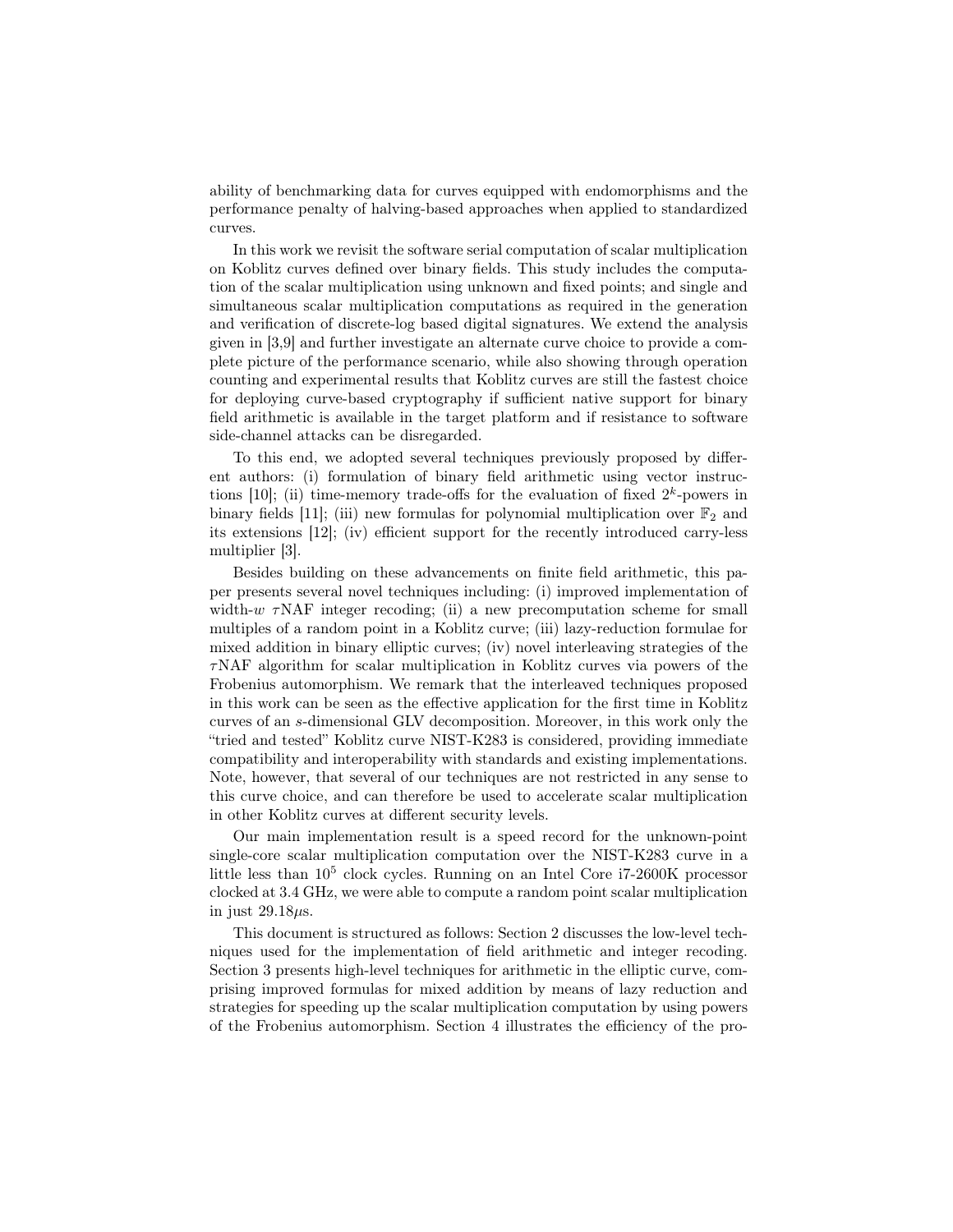posed techniques reporting operation counts and timings for scalar multiplication in the fixed, unknown and multiple point scenarios; and extensively compares the results with related work. Additionally in this section we estimate the performance of signature and key agreement protocols when they are instantiated with Koblitz curves. The final section concludes the paper with perspectives for further performance improvement based on upcoming instruction sets.

### 2 Low-level techniques

Let  $f(z)$  be a monic irreducible polynomial of degree m over  $\mathbb{F}_2$ . Then, the binary extension field  $\mathbb{F}_{2^m}$  is isomorphic to  $\mathbb{F}_{2^m} \cong \mathbb{F}_2[z]/(f(z))$ , i.e.,  $\mathbb{F}_{2^m}$  is a finite field of characteristic 2, whose elements are the finite set of all the binary polynomials of degree less than m. In order to achieve a security level equivalent to 128-bit AES when working with binary elliptic curves, NIST recommends to choose the field extension  $\mathbb{F}_{2^{283}}$ , along with the irreducible pentanomial  $f(z) = z^{283} +$  $z^{12} + z^7 + z^5 + 1$ . In a modern 64-bit computing platform, an element from the field  $\mathbb{F}_{2^m}$  represented in canonical basis requires  $n_{64} = \lceil \frac{m}{64} \rceil$  processor words, or  $n_{64} = 5$  when  $m = 283$ . In the rest of this section, descriptions of algorithms and formulas will refer to either generic or fixed versions of the binary field, depending on whether or not the optimization is restricted to the choice of  $m = 283$ .

As mentioned before, in this work we made an extensive use of vector instruction sets present in contemporary desktop processors. The platform model given in Table 1 extends the notation reported in [10]. There is limited support for flexible bitwise shifting in vector registers, because propagation of bits between the two contiguous 64-bit words requires additional operations. Notice that vectorized multiple-precision or intra-digit shifts can always be made faster when the shift amount is a multiple of 8 by means of the memory alignment instruction or the bytewise shift instruction, respectively, and that a simultaneous table lookup mapping 4-bit indexes to bytes can be implemented through the byte shuffling instruction called PSHUFB in the SSE instruction set.

Table 1: Relevant vector instructions for the implementation of binary field arithmetic.

| Mnemonic                        | Description                             | <b>SSE</b>      |
|---------------------------------|-----------------------------------------|-----------------|
| ∞                               | Carry-less multiplication               | PCLMULQDQ       |
| $\ll_{8} \gg_{18}$              | 64-bit bitwise shifts                   | PSLLQ.PSRLQ     |
| $\ll_8, \gg_8$                  | 128-bit bytewise shift                  | PSLLDQ, PSRLDQ  |
| $\oplus, \wedge, \vee$          | Bitwise XOR, AND, OR                    | PXOR, PAND, POR |
| $\triangleleft, \triangleright$ | Memory alignment/Multi-precision shifts | PALIGNR         |

In the following, we provide brief implementation notes on how relevant field arithmetic operations such as, addition, multiplication, squaring, multi-squaring, modular reduction and inversion; and integer width- $w \tau NAF$  recoding, were implemented.

Addition. It is the simplest operation in a binary field and can employ the exclusive-or instruction with the largest operand size in the target platform.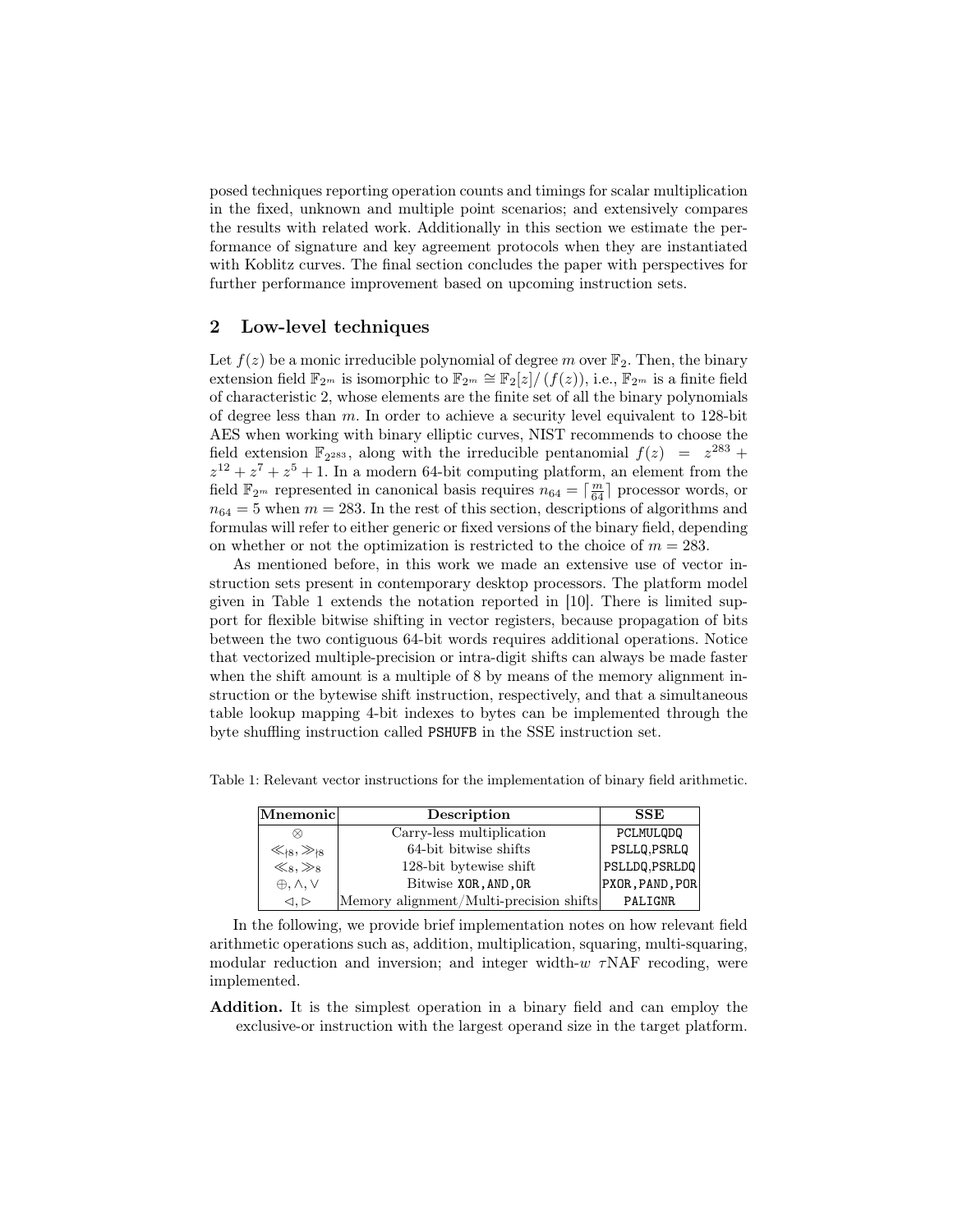This is particularly beneficial for vector instructions, but according to our experiments, the 128-bit SSE [13] integer instruction proved to be faster than the 256-bit AVX [14] floating-point instruction due to a higher reciprocal throughput [15] when operands are stored into registers.

- Multiplication. Field multiplication is the performance-critical arithmetic operation for elliptic curve arithmetic. Given two field elements  $a(z)$ ,  $b(z) \in$  $\mathbb{F}_{2^{283}}$  we want to compute a third field element  $c(z) = a(z) \cdot b(z) \mod f(z)$ . This can be accomplished by performing two separate steps: first the polynomial multiplication of the two operands  $a(z)$ ,  $b(z)$  is evaluated and then the resulting double length polynomial is modular reduced by  $f(z)$ . From our field element representation, the polynomial multiplication step can be seen as the computation of the product of two  $(n_{64}-1)$ -degree polynomials. each with  $n_{64}$  64-bit coefficients. Alternatively, the two operands may also be seen as  $\left(\left\lceil \frac{n_{64}}{2}\right\rceil - 1\right)$ -degree polynomials, each with  $\left\lceil \frac{n_{64}}{2}\right\rceil$  128-bit coefficients. In the latter case, each term-by-term multiplication can be solved via the standard Karatsuba formula by performing 3 carry-less multiplications. When  $n_{64} = 5$ , the above approaches require 13 (see [12,16]) and 14 invocations of the carry-less multiplier instruction, respectively. Algorithm 1 below presents our implementation of field multiplication over the field  $\mathbb{F}_{2^{283}}$ with 64-bit granularity using the formula given in [12]. The computational complexity of Algorithm 1 is of 13 carry-less multiplications and 32 vector additions, respectively, plus one modular reduction (Alg. 1, step 22) that will be discussed later. The most salient feature of Algorithm 1 is that all the 13 carry-less multiplications have been grouped into one single loop on steps 6-8. This is an attractive feature from a throughput point of view, as it is important to potentially reduce the cost of the carry-less multiplication instruction from 14 to 8 clock cycles in the Intel Sandy Bridge micro-architecture; and from 12 to 7 clock cycles in an AMD Bulldozer [15]. The rationale behind this cost reduction is that the batch execution of independent multiplications directly benefits the micro-architecture pipeline occupancy level. It is worth mentioning that in [3], authors concluded that the 64-bit granular approach tends to consume more resources and complicate register allocation, limiting the natural throughput exhibited by the carry-less multiplication instruction. However, if the digits are stored in an interleaved form (see [17]), these side effects are mitigated and higher throughput can again be achieved.
- Squaring and multi-squaring. Squaring is a cheap operation in a binary field due to the action of the Frobenius map, consisting of a linear expansion of coefficients. Vectorized approaches using simultaneous table lookups through byte shuffling instructions allow a particularly efficient formulation of the coefficient expansion step [10]. Modular reduction usually is the most expensive step when computing a squaring, especially when  $f(z)$  is an *ordinary* pentanomial (see [18]) for the word size. Dealing efficiently with ordinary pentanomials requires flexible and often not directly supported shifting instructions in the target platform. Multi-squaring is a time-memory trade-off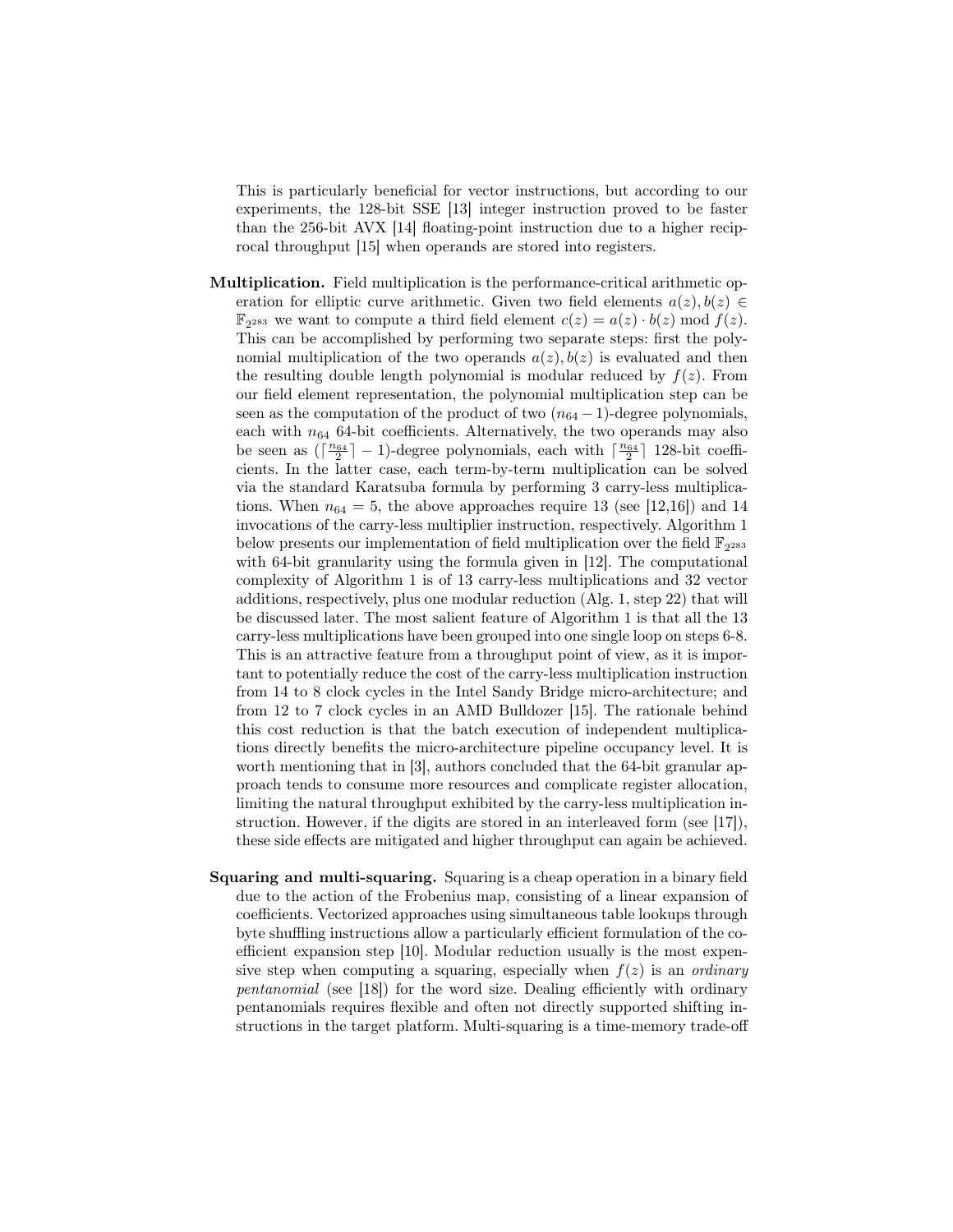in which a table of  $16\lceil\frac{m}{4}\rceil$  field elements allows computing any fixed  $2^k$  power with the cost equivalent of just a few squarings [11]. It is usually the case that the multi-squaring approach becomes faster than repeated squaring, whenever  $k \geq 6$  [3]. Contrary to addition, the availability of 256-bit instructions here contributes significantly to a performance increase. This happens because this operation basically consists of a sequence of additions with field elements obtained through a precomputed table stored in main memory.

Algorithm 1 Proposed implementation of multiplication in  $\mathbb{F}_{2^{283}}$ .

```
Input: a(z) = a[0..4], b(z) = b[0..4].Output: c(z) = c[0..4] = a(z) \cdot b(z).
Note: Pairs a_i, b_i, c_i, m_i of 64-bit words represent vector registers.
 1: for i \leftarrow 0 to 4 do
 2: c_i \leftarrow (a[i], b[i])3: end for
 4: c_5 \leftarrow c_0 \oplus c_1, c_6 \leftarrow c_0 \oplus c_2, c_7 \leftarrow c_2 \oplus c_4, c_8 \leftarrow c_3 \oplus c_45: c_9 \leftarrow c_3 \oplus c_6, c_{10} \leftarrow c_1 \oplus c_7, c_{11} \leftarrow c_5 \oplus c_8, c_{12} \leftarrow c_2 \oplus c_{11}6: for i \leftarrow 0 to 12 do
 7: m_i \leftarrow c_i[0] \otimes c_i[1]8: end for
 9: c_0 \leftarrow m_0, c_8 \leftarrow m_410: c_1 \leftarrow c_0 \oplus m_1, c_2 \leftarrow c_1 \oplus m_611: c_1 \leftarrow c_1 \oplus m_5, c_2 \leftarrow c_2 \oplus m_212: c_7 \leftarrow c_8 \oplus m_3, c_6 \leftarrow c_7 \oplus m_713: c_7 \leftarrow c_7 \oplus m_8, c_6 \leftarrow c_6 \oplus m_214: c_5 \leftarrow m_{11} \oplus m_{12}, c_3 \leftarrow c_5 \oplus m_915: c_3 \leftarrow c_3 \oplus c_0 \oplus c_{10}16: c_4 \leftarrow c_1 \oplus c_7 \oplus m_9 \oplus m_{10} \oplus m_{12}17: c_5 \leftarrow c_5 \oplus c_2 \oplus c_8 \oplus m_{10}18: c_9 \leftarrow c_7 \ll_8 6419: (c_7, c_5, c_3, c_1) \leftarrow (c_7, c_5, c_3, c_1) \triangleleft 820: c_0 \leftarrow c_0 \oplus c_1, c_1 \leftarrow c_2 \oplus c_3, c_2 \leftarrow c_4 \oplus c_521: c_3 \leftarrow c_6 \oplus c_7, c_4 \leftarrow c_8 \oplus c_922: return c = (c_4, c_3, c_2, c_1, c_0) \bmod f(z)
```
Modular reduction. Efficient modular reduction of a double-length value resulting of a squaring or multiplication operation to a proper field element involves expressing the required shifted additions in terms of the best shifting instructions possible. For the instruction sets available in our target platform, this amounts to converting the highest possible number of shifts to memory alignment instructions or byte-wise shifts. Curve NIST-K283 is defined over an ordinary pentanomial, a particularly inefficient choice for our vector register size. However, by observing that  $f(z) = z^{283} + z^{12} + z^7 + z^5 + 1 =$  $z^{283} + (z^7 + 1)(z^5 + 1)$ , one can take advantage of this factorization to formulate faster shifted additions. Algorithm 2 presents our explicit scheduling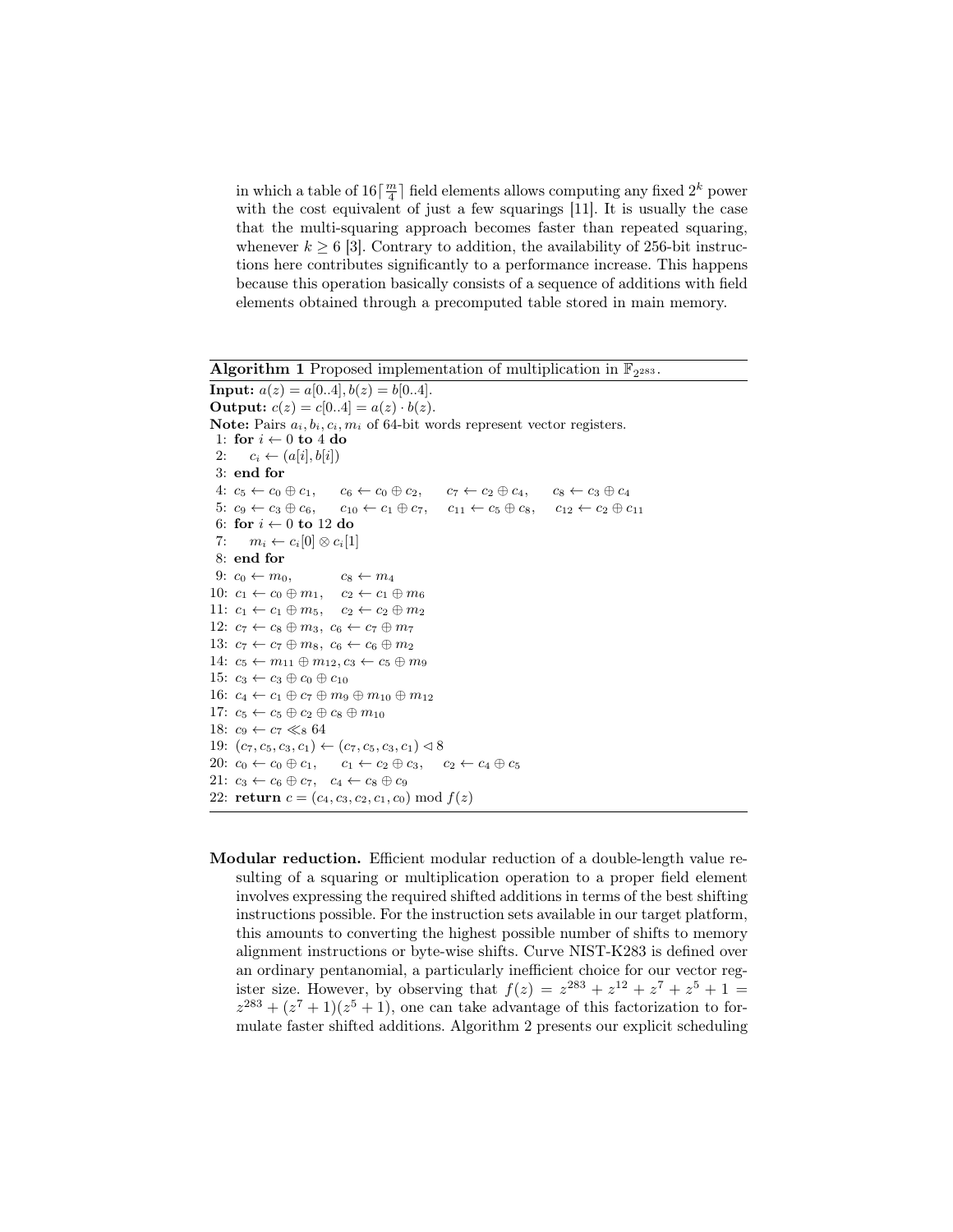of shift instructions to perform modular reduction in  $\mathbb{F}_{2^{283}}$ . Suppose that the polynomial c is written as  $c = p_1||p_0$  where the polynomial  $p_0$  represent the lower 283 bits of c. The computation of c mod  $f(z)$  in Algorithm 2 is performed as follows: in lines 1 to 3, the polynomial  $p_1$  is computed by shifting the vector  $(c_4, c_3, c_2)$  to the right exactly 27 bits. Then, in lines 4 to 10, the operation  $c + p_1(z^7 + 1)(z^5 + 1)$  is performed, thus getting the vector  $(c_2, c_1, c_0)$ . Finally, in lines 11 to 14, the remaining 101 most significant bits of  $c_2$  are reduced, a process that again involves a multiplication by the polynomial  $(z^7 + 1)(z^5 + 1)$ .

Algorithm 2 Implementation of reduction by  $f(z) = z^{283} + (z^7 + 1)(z^5 + 1)$ . **Input:** Double-precision polynomial stored into 128-bit registers  $c = (c_4, c_3, c_2, c_1, c_0)$ .

**Output:** Field element c mod  $f(z)$  stored into 128-bit registers  $(c_2, c_1, c_0)$ . 1:  $t_2 \leftarrow c_2, t_0 \leftarrow (c_3, c_2) \triangleright 64, t_1 \leftarrow (c_4, c_3) \triangleright 64$ 2:  $c_4 \leftarrow c_4 \gg_{8} 27, c_3 \leftarrow c_3 \gg_{8} 27, c_3 \leftarrow c_3 \oplus (t_1 \ll_{8} 37)$ 3:  $c_2 \leftarrow c_2 \gg_{|8} 27, c_2 \leftarrow c_2 \oplus (t_0 \ll_{|8} 37)$ 4:  $t_0 \leftarrow (c_4, c_3) \triangleright 120, c_4 \leftarrow c_4 \oplus (t_0 \gg_{\{8\}} 1)$ 5:  $t_1 \leftarrow (c_3, c_2) \triangleright 64, c_3 \leftarrow c_3 \oplus (c_3 \ll_{18} 7) \oplus (t_1 \gg_{18} 57)$ 6:  $t_0 \leftarrow c_2 \ll_8 64, c_2 \leftarrow c_2 \oplus (c_2 \ll_{8} 7) \oplus (t_0 \gg_{8} 57)$ 7:  $t_0 \leftarrow (c_4, c_3) \triangleright 120, c_4 \leftarrow c_4 \oplus (t_0 \gg_{18} 3)$ 8:  $t_1 \leftarrow (c_3, c_2) \triangleright 64, c_3 \leftarrow c_3 \oplus (c_3 \ll_{\{8\}} 5) \oplus (t_1 \gg_{\{8\}} 59)$ 9:  $t_0 \leftarrow c_2 \ll_8 64, c_2 \leftarrow c_2 \oplus (c_2 \ll_{8} 5) \oplus (t_0 \gg_{8} 59)$ 10:  $c_0 \leftarrow c_0 \oplus c_2, c_1 \leftarrow c_1 \oplus c_3, c_2 \leftarrow t_2 \oplus c_4$ 11:  $t_0 \leftarrow c_4 \gg_{|8} 27$ 12:  $t_1 \leftarrow t_0 \oplus (t_0 \ll_{18} 5)$ 13:  $t_0 \leftarrow t_1 \oplus (t_1 \ll_{\text{18}} 7)$ 14:  $c_0 \leftarrow c_0 \oplus t_0, c_2 \leftarrow c_2 \wedge (0 \times 00000000000000000, 0 \times 00000000007$ FFFFFFF 15: return  $c = (c_2, c_1, c_0)$ 

Inversion. The field inversion approach that probably is the friendliest to vector instruction sets is the Itoh-Tsuji inversion [19] that computes the field inverse of a using the identity  $a^{-1} = (a^{2^{m-1}-1})^2$ . The term  $a^{2^{m-1}-1}$  is obtained by sequentially computing intermediate terms of the form

$$
\left(a^{2^i-1}\right)^{2^j} \cdot a^{2^j-1}.\tag{2}
$$

where the exponents  $0 \le i, j \le m-1$ , are elements of the addition chain associated to the exponent  $e = m-1$  [20,21]. The shortest addition chain for  $e =$ 282 has length 11 and is  $1 \rightarrow 2 \rightarrow 4 \rightarrow 8 \rightarrow 16 \rightarrow 17 \rightarrow 34 \rightarrow 35 \rightarrow 70 \rightarrow 140 \rightarrow 141 \rightarrow 282$ . The computation of the above outlined procedure introduces an important memory cost of storing 4 multi-squaring tables (for computing powers  $2^{17}, 2^{35}, 2^{70}, 2^{141}$ , with each table containing  $16\lceil \frac{m}{4} \rceil$  field elements. However, several of those tables can be reused in the interleaving approach for scalar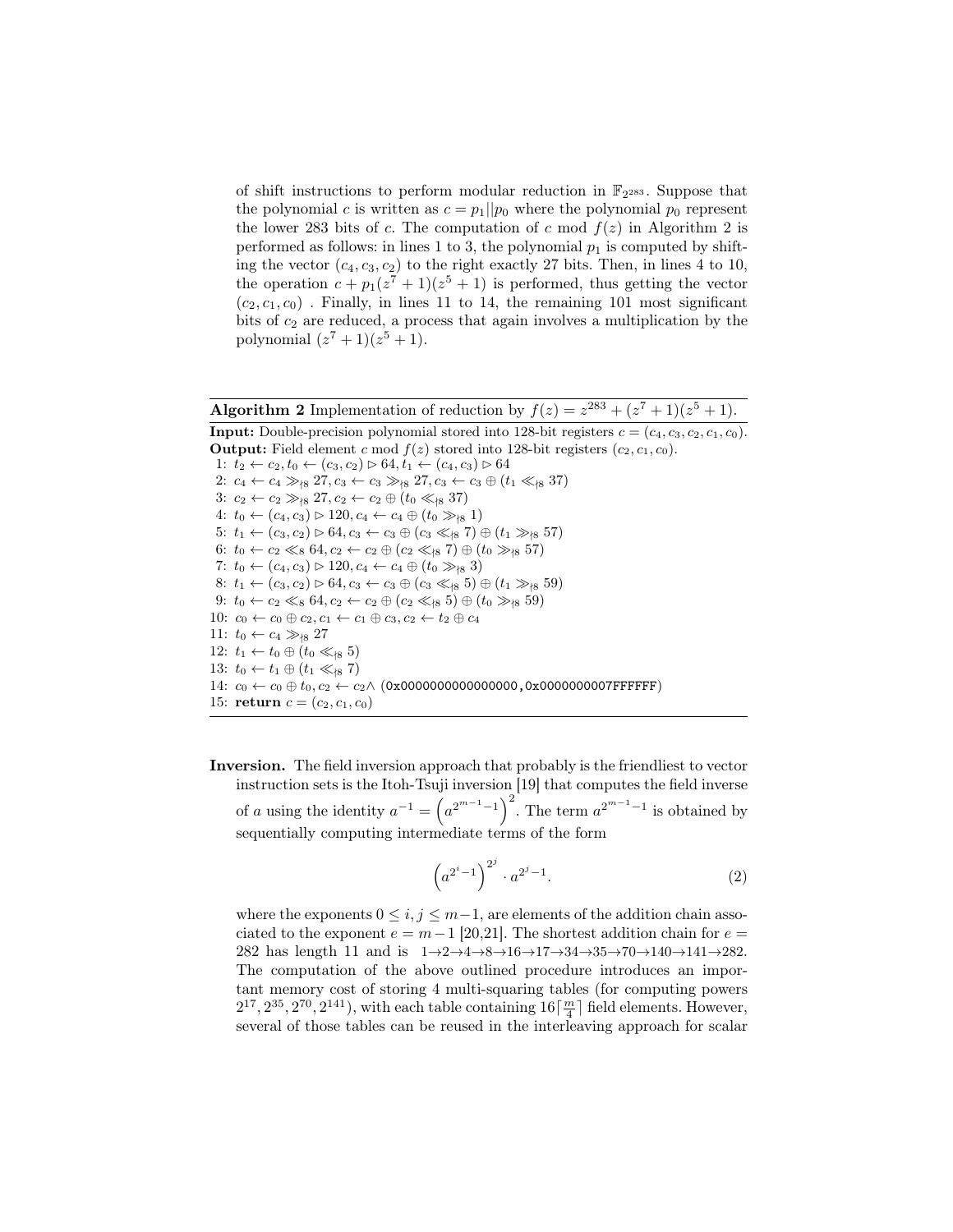multiplication by exploiting powers of the Frobenius automorphism as will be explained in the next section. We note that other approaches for computing multiplicative field inverses, such as a polynomial version of the extended euclidean algorithm, tend to be not so efficient when vectorized mostly because they require intensive shifting of the intermediate values generated by the algorithm.

Integer  $\tau NAF$  recoding Solinas [22] presented a  $\tau$ -adic analogue of the customary Non-Adjacent Form (NAF) recoding. An element  $\rho \in \mathbb{Z}[\tau]$  is found with  $\rho \equiv k \pmod{\frac{\tau^m-1}{\tau-1}}$ , of as small norm as possible, where for the subgroup of interest,  $kP = \rho P$  and a width-w  $\tau NAF$  representation for  $\rho$  can be obtained in a way that mimics the usual width- $w$  NAF recoding. As in [22], let us define  $\alpha_i = i \mod \tau^w$  for  $i \in \{1, 3, 5, \dots, 2^{w-1} - 1\}$ . A width-w  $\tau$ NAF of a nonzero element k is an expression  $k = \sum_{i=0}^{l-1} u_i \tau^i$  where each  $u_i \in \{0, \pm\alpha_1, \pm\alpha_3, \ldots, \pm\alpha_{2^{w-1}-1}\}\$  and  $u_{l-1} \neq 0$ , and at most one of any consecutive w coefficients is nonzero. Under reasonable assumptions, this procedure outputs an expansion with length  $l \leq m+1$ . Although the cost of widthw NAF recoding is usually negligible when compared with the overall cost of scalar multiplication, this is not generally the case with Koblitz curves, where integer to width- $w \tau NAF$  recoding can reach more than 10% of the computational time for computing a scalar multiplication [3]. In this work, the recoding was implemented by employing as much as possible branchless techniques: the branches inside the recoding operation essentially depend on random values, presenting a worst-case scenario for branch prediction and causing severe performance penalties. In addition to that, the code was also completely unrolled to handle only the precision required in the current iteration. Since the magnitude of the involved scalars gets reduced with each iteration, it is suboptimal to perform operations considering the initial full precision. The deterministic nature of the algorithm allows one to know in which precise iteration of the main recoding loop, the most significant word of the intermediate values become zero, which permits to represent these values with one less processor word.

## 3 High-level techniques

In the last section, several notes gave a general description of our algorithmic and implementation choices for field arithmetic. This section describes the higherlevel strategies used in the elliptic curve arithmetic layer for increasing the performance of scalar multiplication.

#### 3.1 Exploiting powers of the Frobenius automorphism

Scalar multiplication algorithms on Koblitz curves are always tailored to exploit the Frobenius automorphism  $\tau$  on  $E(\mathbb{F}_{2^m})$  given by  $\tau(x,y) = (x^2, y^2)$ . One such example is the classic  $\tau$ NAF scalar multiplication algorithm [22] and its width-w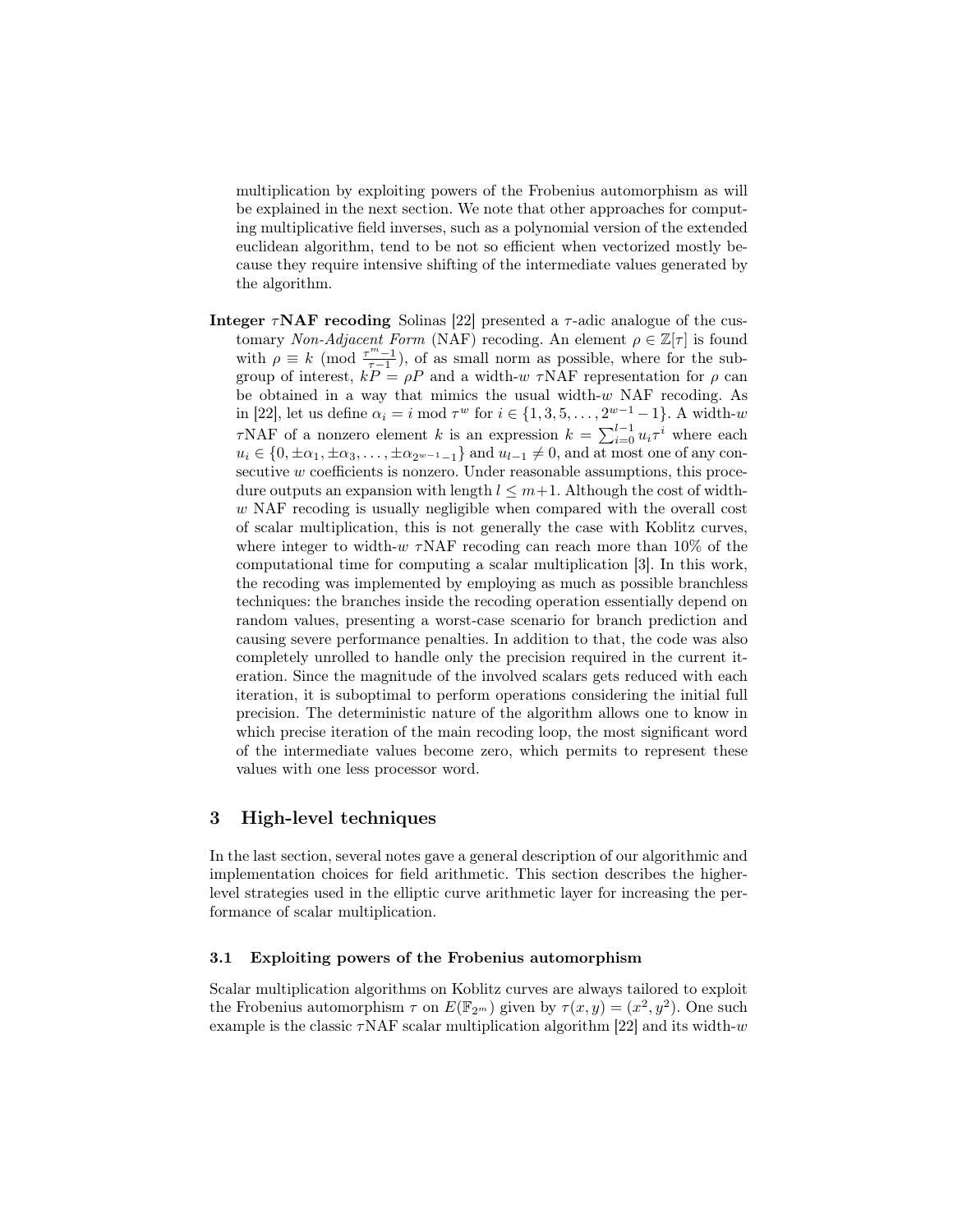window variants. Given  $k \in \mathbb{Z}$  and  $P \in E(\mathbb{F}_{2^m})$ , these methods work by first writing  $k = \sum k_i \tau^i$  for  $k_i \in \{0, \pm \alpha_1, \pm \alpha_3, \dots, \pm \alpha_{2^{w-1}-1}\}\$ , with  $\alpha_i = i \mod \tau^w$ for  $i \in \{1, 3, 5, \ldots, 2^{w-1} - 1\}$ . Then the scalar multiplication is computed as  $kP = \sum k_i \tau^i P.$ 

While powers  $\tau^i$  of the automophism can be automatically considered endomorphisms in the context of the GLV method [23], this does not bring any performance improvement, since applying these powers to a point has exactly the same cost of iterating the automorphism during a standard execution of the  $\tau$ NAF algorithm. Nevertheless, by employing time-memory trade-offs for computing fixed  $2^{i}$ -th powers with cost significantly smaller than i consecutive squarings, a map of the form  $\tau^{\lfloor m/i \rfloor}$  can now be seen as an endomorphism useful for accelerating scalar multiplication through interleaving strategies. For example, the map  $\psi \equiv \tau^{\lfloor m/2 \rfloor}$  allows an interleaved scalar multiplication of two points from the expression  $kP = k_1P + 2^{\lfloor m/2 \rfloor} k_2P = \sum k_{1,i}\tau^i P + \sum k_{2,i}\tau^i \psi(P)$ , saving the computational cost of  $\lfloor \frac{m}{2} \rfloor$  applications of the Frobenius, or  $3\lfloor \frac{m}{2} \rfloor$  squarings. This might be seen as a modest saving, since squaring in a binary field is often considered a free of cost operation. However, this is not entirely true when working with cumbersome irreducible polynomials that lead to relatively expensive modular reductions. This is exactly the case studied in this work and, to be more precise, it can be said instead that interleaving via the  $\psi$  endomorphism saves the computational cost associated to  $3\lfloor\frac{m}{2}\rfloor$  modular reductions.

As explained above, the map  $\psi$  achieves an analogue of a bidimensional GLV decomposition for a Koblitz curve. Similarly, the usage of the  $\tau^{\lfloor m/3 \rfloor}$  and  $\tau^{\lfloor m/4 \rfloor}$ maps can be seen as analogues to 3- and 4-dimensional GLV decompositions or, more generally, the  $|m/s|$ -th power of the Frobenius automorphism as an analogue of an s-dimensional GLV decomposition. In our working case where  $m = 283$ , note that the addition chain for Itoh-Tsuji inversion was already chosen to include  $\lfloor m/2 \rfloor$  and  $\lfloor m/4 \rfloor$ . Thus, exploiting these powers of the automorphism does not imply additional storage costs. Observe that [24,9] already explored this concept to obtain parallel formulations of scalar multiplication in Koblitz curves.

#### 3.2 Lazy-reduced mixed point addition

The fastest formula for the mixed addition  $R = (X_3, Y_3, Z_3)$  of points  $P =$  $(X_1, Y_1, Z_1)$  and  $Q = (X_2, Y_2)$  in binary curves use López-Dahab coordinates [25] and were proposed in [26]. When the a-coefficient of the curve is 0, the formula is given below:

$$
A = Y_1 + Y_2 \cdot Z_1^2, \quad B = X_1 + X_2 \cdot Z_1, \quad C = B \cdot Z_1
$$
  
\n
$$
Z_3 = C^2, \quad D = X_2 \cdot Z_3, \quad E = A \cdot C
$$
  
\n
$$
X_3 = E + (A^2 + C \cdot B^2), \quad Y_3 = (D + X_3) \cdot (E + Z_3) + (Y_2 + X_2) \cdot Z_3^2
$$

.

Evaluating this formula has a cost of 8 field multiplications, 5 field squarings and 8 additions. It is possible to further save 2 modular reductions when computing sums of products in the expressions for the coordinates  $X_3$  and  $Y_3$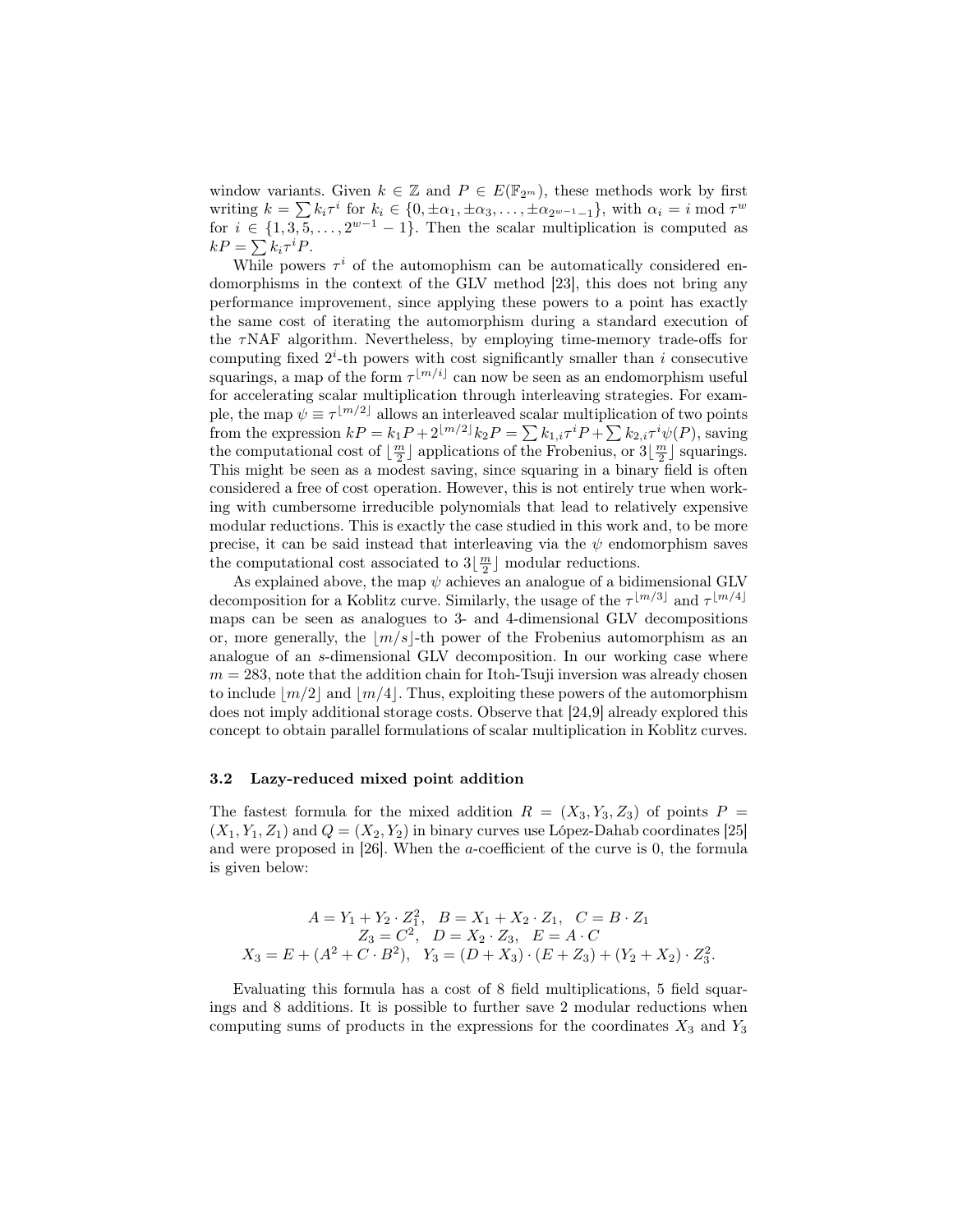given above. This technique is called lazy reduction [27] and trades off a modular reduction by a double-length addition. Our working case presents the best conditions for lazy reduction due to the poor choice of the irreducible pentanomial associated to the NIST K-283 elliptic curve, and the high computational efficiency of the field addition operation. It is then possible to evaluate the formula with a cost equivalent to 8 unreduced multiplications, 5 unreduced squarings, 11 modular reductions, and 10 field addditions. This is very similar to the formula proposed in [28], but without introducing any new coordinates to chain unreduced values across sequential additions.

#### 3.3 Scalar multiplication algorithm

Algorithm 3 provides a generic interleaved version of the width- $w \tau NAF$  point multiplication method when the main loop is folded  $s$  times by exploring the  $|m/s|$ -th power of the Frobenius automorphism. In comparison with the original algorithm, approximately  $3(s-1)\left\lfloor \frac{m}{s}\right\rfloor$  field squarings are saved. Notice however, that incrementing the value s also increases the computational and storage costs of constructing the table of base-point multiples performed in Steps 2-5. In the following, the construction of this table of points is referred as precomputation phase.

#### 3.4 Precomputation scheme

The scalar multiplication algorithm presented in Algorithm 3 requires the computation of the set of affine points  $P_{0,u} = \alpha_u P$ , for  $u \in \{1, 3, 5, \ldots, 2^{w-1} - 1\}$ . Basically, there are two simple approaches to compute this set: use inversion-free addition in projective coordinates and convert all the points at the end to affine coordinates using the Montgomery's simultaneous inversion method; or perform the additions directly in affine coordinates. High inversion-to-multiplication ratios clearly favor the former approach. The latter can be made more viable when the ratio is moderate and simultaneous inversion is employed for computing the denominators in affine addition.

For an illustration of both approaches, assume the choice  $w = 5$ , and let  $M, S, A, I$  be the cost of multiplication, squaring, addition and inversion in  $\mathbb{F}_{2^m}$ , respectively. Let us consider first the strategy of performing most of the operations in projective coordinates. For the selected value of  $w$ , the first four point multiples of the precomputation table given as,

$$
\alpha_1 P = P; \alpha_3 P = (\tau^2 - 1)P; \alpha_5 P = (\tau^2 + 1)P; \alpha_7 P = (\tau^3 - 1)P;
$$

can be computed in projective coordinates at a cost of three point additions plus three Frobenius operations. However, the last 4 point multiples in the table, namely,

$$
\alpha_9 P = (\tau^3 \alpha_5 + 1) P; \ \alpha_{11} P = (-\tau^2 \alpha_5 - 1) P; \n\alpha_{13} P = (-\tau^2 \alpha_5 + 1) P; \ \alpha_{15} P = (-\tau^2 \alpha_5 - \alpha_5) P;
$$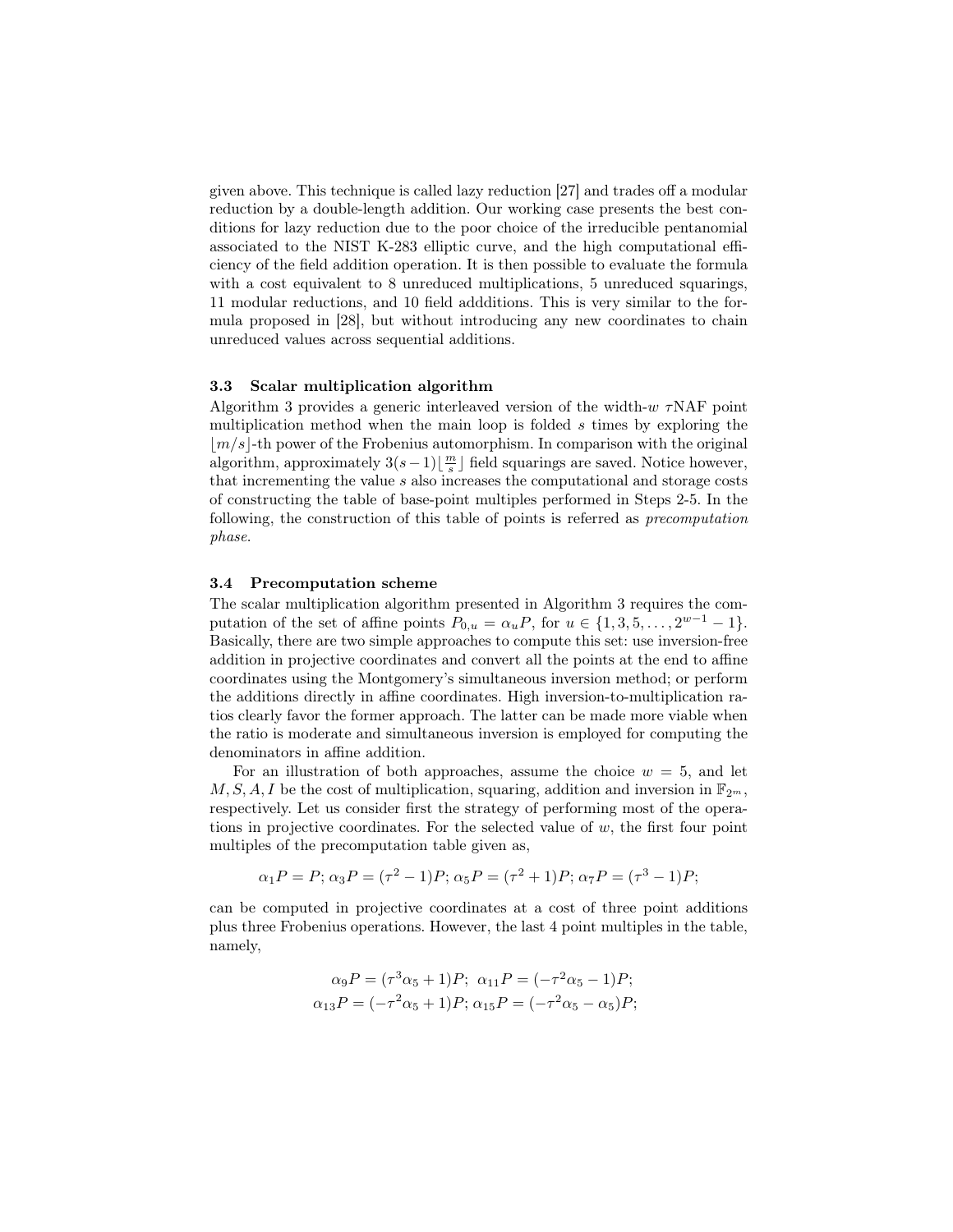**Algorithm 3** Interleaved width-w  $\tau$ NAF scalar multiplication using  $\tau^{[m/s]}$ .

**Input:**  $k \in \mathbb{Z}, P \in E(\mathbb{F}_{2^m})$ , integer s denoting the interleaving factor. Output:  $kP \in E(\mathbb{F}_{2^m})$ . 1: Compute width- $w \tau$ -NAF $(k) = \sum_{i=0}^{l-1} u_i \tau^i$ 2: Compute  $P_{0,u} = \alpha_u P$ , for  $u \in \{1, 3, 5, \ldots, 2^{w-1} - 1\}$ 3: for  $i \leftarrow 1$  to  $(s-1)$  do 4: Compute  $P_{i,u} = \tau^{\lfloor m/s \rfloor} P_{i-1,u}$ 5: end for 6:  $Q \leftarrow \infty$ 7: for  $i \leftarrow l - 1$  to  $s\lfloor \frac{m}{s} \rfloor$  do 8:  $Q \leftarrow \tau Q$ 9: if  $u_i \neq 0$  then 10: Let u be such that  $\alpha_u = u_i$  or  $\alpha_{-u} = -u_i$ 11: if  $u_i > 0$  then  $Q \leftarrow Q + P_{0,u}$ ; else  $Q \leftarrow Q - P_{0,u}$ 12: end if 13: end for 14: for  $i \leftarrow (\lfloor \frac{m}{s} \rfloor - 1)$  to 0 do 15:  $Q \leftarrow \tau Q$ 16: for  $j \leftarrow 0$  to  $(s-1)$  do 17: if  $u_{i+j|m/s|} \neq 0$  then 18: Let u be such that  $\alpha_u = u_{i+j|m/s|}$  or  $\alpha_{-u} = -u_{i+j|m/s|}$ 19: if  $u_i > 0$  then  $Q \leftarrow Q + P_{i,u}$ ; else  $Q \leftarrow Q - P_{i,u}$ 20: end if 21: end for 22: end for 23: return  $Q = (x, y)$ 

can be only computed until the point  $\tau^2 \alpha_5 P$  has been calculated [2]. This situation requires either an expensive conversion to affine coordinates of the point  $\tau^2 \alpha_5 P$  or the lower penalty of performing one general instead of a mixed point addition with an associated cost of  $(13M + 4S + 9A)$ . Hence, it is possible to compute all the required points with just 6 point additions or subtractions, a single general point addition, 6 Frobenius in affine or projective coordinates and a simultaneous conversion of 7 points to affine coordinates. Half of the 6 point additions and subtractions mentioned above are between points in affine coordinates and considering the associated cost of simultaneous Montgomery inversion, each of them has a computational cost of just  $(5M + 3S + 8A)$  and one single inversion. Hence, the total precomputation cost for  $w = 5$  is given as,

Proj. Precomputation cost = 
$$
3 \cdot (5M + 3S + 8A) + 3 \cdot (8M + 5S + 8A) + 3 \cdot 2S + 3 \cdot 3S + (13M + 4S + 9A) + 3 \cdot (7 - 1)M + I + 7 \cdot (2M + S)
$$

\n $= 84M + 50S + 57A + I.$ 

On the other hand, let us consider the second approach where all the additions are directly performed in affine coordinates. Let us recall that one affine addition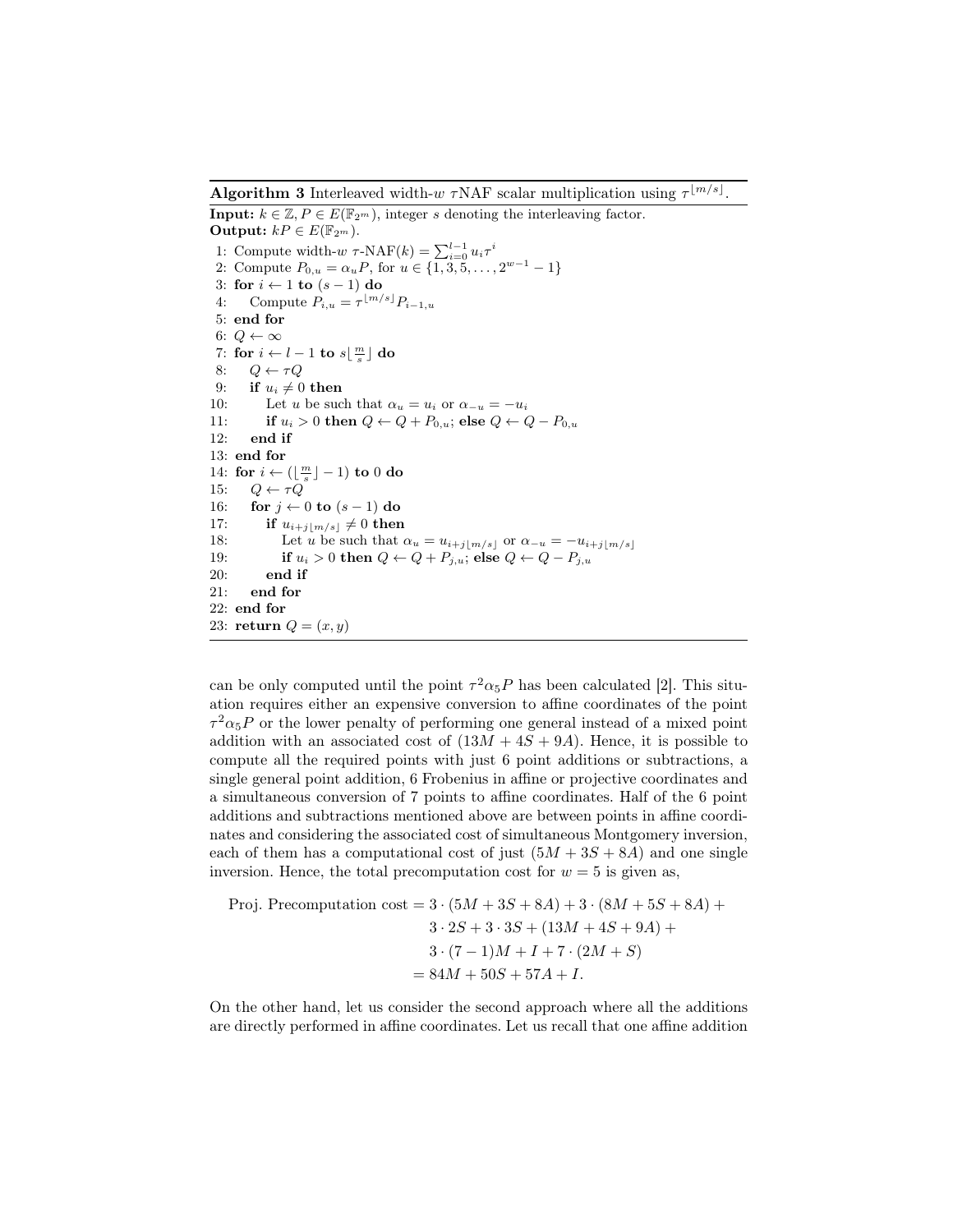costs  $2M + S + I + 8A$ . Due to the dependency previously mentioned, we have to split all the affine addition computations into two groups  $\{\alpha_3P, \alpha_5P, \alpha_7P\}$ and  $\{\alpha_9P, \alpha_{11}P, \alpha_{13}P, \alpha_{15}P\}$ , without dependencies. Computing the first group requires 3 affine additions and a simultaneous inversion to obtain 3 line slopes; whereas the second group requires 4 affine additions and a simultaneous inversion to obtain the 4 slopes, for a total of  $7 \cdot (2M + S + 8A) + 3(3-1)M + 3(4-1)M +$  $2I = 29M + 7S + 56A + 2I$ . Considering only the dominant multiplications and inversions, the affine precomputation scheme will be faster than the projective precomputation scheme whenever the inversion-to-multiplication ratio is lower than 55, an assumption entirely compatible with the target platform [3].

### 4 Estimates, results and discussion

#### 4.1 Performance estimates

Now we are in a position to estimate the performance of Algorithm 3 for the values of  $m = 283$ ,  $s = 1$ ,  $w = 5$ . The algorithm executes the precomputation scheme described in the last section, an average of m applications of the Frobenius automorphism, an expected number of  $\frac{m}{w+1}$  additions and a final conversion to affine coordinates. This amounts to a cost of about,

Estimated cost of Algorithm  $3 = 29M + 7S + 56A + 2I + 283 \cdot 3S +$  $47 \cdot (8M + 5S + 8A) + (I + 2M + S)$  $= 407M + 1092S + 3I$ 

For comparison, the current state-of-the-art serial implementation of a random point multiplication, using a 4-dimensional GLV method over a prime curve and the same choice of  $w$ , takes 1 inversion, 742 multiplications, 225 squarings and 767 additions in  $\mathbb{F}_{p^2}$ , where p has approximately 128 bits [29]. By using the latest formula for 5-term polynomial multiplication described in the last section, the scalar multiplication in Koblitz curves is expected to execute  $407 \cdot 13 = 5291$ word multiplications, while the GLV-capable prime curve is expected to execute  $(742 \cdot 3 + 225 \cdot 2) \cdot 4 = 10704$  word multiplications. This rough comparison means that a scalar multiplication in a Koblitz curve should be considerably faster than a prime curve equipped with endomorphisms if sufficient support to binary field multiplication is present, or even twice faster if this support is equivalent to integer multiplication. Although the latency of the fastest carry-less multiplier available (7 cycles at best [15]) is substantially higher than the integer multiplier counterpart (3 cycles [15]), from our analysis above, it is still entirely possible that a careful implementation of a Koblitz curve comparable computational cost.

#### 4.2 Experimental results

In order to illustrate the performance obtained by the proposed techniques, we implemented a library targeted to the Intel Westmere and Sandy Bridge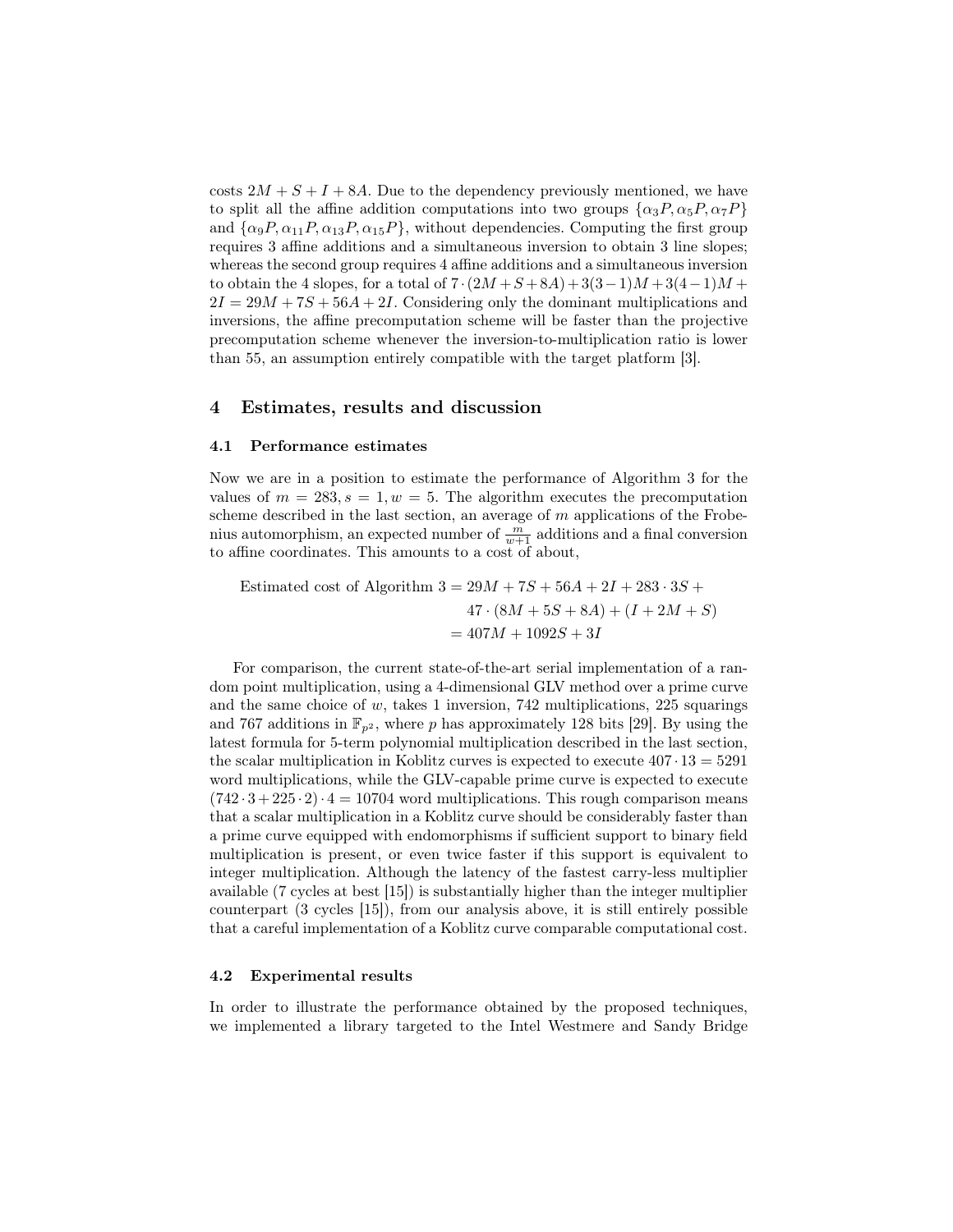micro-architectures, focusing our efforts on benefitting from the SSE and AVX instruction sets with the corresponding availability of 128-bit and 256-bit registers. The library was implemented in the C programming language, with vector instructions accessed through their intrinsics interface. Both version 4.7.1 of the GNU C Compiler Suite (GCC) and version 12.1 of the Intel C Compiler (ICC) were used to build the library in a GNU/Linux environment.

Benchmarking was conducted on Intel Core i5-540M and Core i7-2600K processors clocked at 2.5GHz and 3.4 GHz, respectively, following the guidelines provided in the EBACS website [30]. Namely, automatic overclocking, frequency scaling and HyperThreading technologies were disabled to reduce randomness in the results.

Table 2 presents timings and ratios related to the cost of multiplication for the low-level field arithmetic layer of the library, which computes basic operations in the field  $\mathbb{F}_{2^{283}}$ . Note how modular reduction dominates the cost of squaring and how the moderate inversion-to-multiplication ratios justify the algorithmic choices. Our best timing on Sandy Bridge for unreduced multiplication is 5% faster than the 135 cycles reported in [31], this saving is obtained by a careful implementation of the same polynomial multiplication formula used in [31].

|                          |     | Westmere    |                        | Sandy Bridge      |     |       |
|--------------------------|-----|-------------|------------------------|-------------------|-----|-------|
| Base field operation     | GCC |             | $ICCop/M1GCC1 ICCop/M$ |                   |     |       |
| Modular reduction        | 28  | 28          | 0.11                   | 20                | 22  | 0.15  |
| Unreduced multiplication | 159 | 163         | 0.89                   | 128               | 132 | 0.89  |
| Multiplication           | 182 | 182         | 1.00                   | 142               | 149 | 1.00  |
| Squaring                 | 42  | 39          | 0.21                   | 28                | 29  | 0.18  |
| Multi-Squaring           | 287 | 295         | 1.62                   | 235               | 243 | 1.63  |
| Inversion                |     | 4.372 4.268 |                        | 23.45 3.286 3.308 |     | 22.20 |

Table 2: Timings given in clock cycles for basic operations in  $\mathbb{F}_{2^{283}}$ .

Table 3 shows the number of clock cycles for elliptic curve operations, such as point addition, Frobenius endomorphism, and point doubling. The latter is shown only to reflect the improvement of using point doubling-free scalar multiplication as is the case in Koblitz curves. Integer recoding is almost 3 times faster than [3,9], even with longer scalars.

Timings reported for scalar multiplication are divided into three scenarios: (i) known point, where the point to be multiplied is already known before the execution of scalar multiplication; (ii) unknown point, the general case, where the input point is not known until scalar multiplication is processed; (iii) double multiplication of a fixed and a random point, a case usually needed for verifying curve-based digital signatures. For the three scenarios, we used interleaved versions of the left-to-right width-w window  $\tau$ NAF scalar multiplication algorithm with different choices of  $w$ . We present timings in Table 4. It was verified experimentally that  $s = 2$  is the best choice for random and double point multi-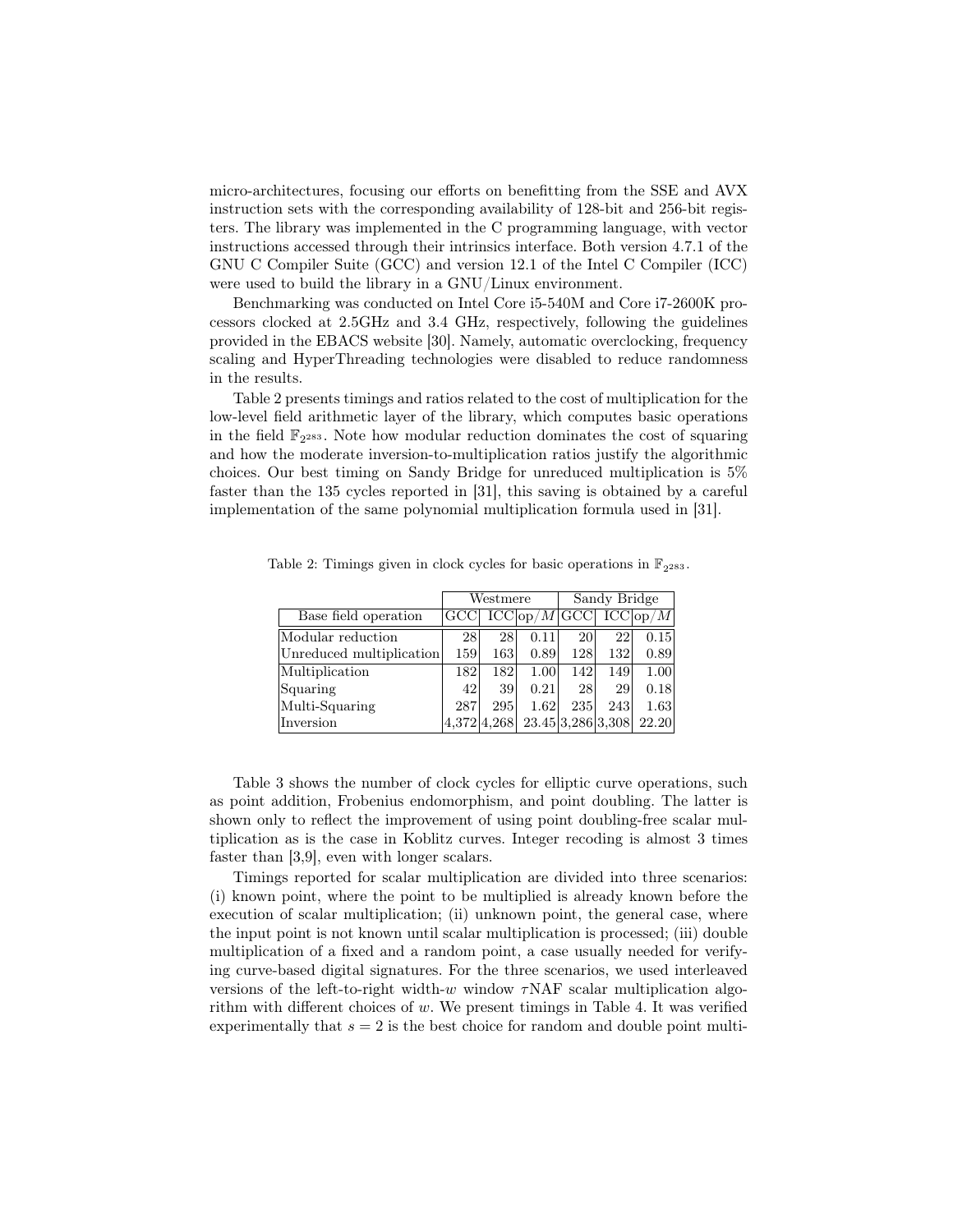|                                                                 |             | Westmere |                                      | Sandy Bridge    |                  |       |
|-----------------------------------------------------------------|-------------|----------|--------------------------------------|-----------------|------------------|-------|
| Elliptic curve operation                                        |             |          | $ GCC $ $ICC op/M$ $GCC $ $ICC op/M$ |                 |                  |       |
| Frobenius (Affine)                                              | 84          | 70       | 0.38                                 | 55 <sub>1</sub> | 55               | 0.37  |
| Frobenius (LD)                                                  | <b>118</b>  | 115      | 0.63                                 | 85              | 83               | 0.55  |
| Doubling (LD)                                                   | 965         | 939      | 5.15                                 | 741             | 764              | 5.12  |
| Addition (LD Mixed)                                             | 1,684 1,650 |          |                                      |                 | 9.06 1,300 1,336 | 8.96  |
| Addition (LD General)                                           | 2,683 2,643 |          | 14.52 2,086 2,145                    |                 |                  | 14.39 |
| Width-w $\tau$ NAF recoding 4,841 6,652 36.55 3,954 4,693 31.50 |             |          |                                      |                 |                  |       |

Table 3: Elliptic curve operations on NIST-K283 when points are represented in affine or López-Dahab coordinates [25].

plication, providing a speedup of 3-5% over the conventional case  $s = 1$ , and that  $s = 4$  provides a significant performance increase for fixed point multiplication.

Table 4: Scalar multiplication in three different scenarios: fixed, random and multiple points. Timings are given in  $10<sup>3</sup>$  processing cycles.

|                                                                               |             | Westmere Sandy Bridge |               |
|-------------------------------------------------------------------------------|-------------|-----------------------|---------------|
| Scalar multiplication                                                         |             | GCC ICC GCC           | <b>ICC</b>    |
| Random point $(kP)$ , $w = 5$ , $s = 1$                                       | 139.6 135.1 |                       | $105.3$ 105.3 |
| Random point $(kP)$ , $w = 5$ , $s = 2$                                       |             | $130.9 127.8 $ 99.2   | 99.7          |
| Fixed point $(kG)$ , $w = 8$ , $s = 2$                                        |             | 80.8 79.0 61.5        | 62.3          |
| Fixed point $(kG)$ , $w = 8$ , $s = 4$                                        | 72.6 71.7   | 55.1                  | 55.9          |
| Fixed/random point $(kG + lQ)$ , $w_G = 6$ , $w_Q = 5$ , $s = 2 207.8 206.8 $ |             | 157.7                 | 160.8         |
| Fixed/random point $(kG + lQ)$ , $w_G = 8$ , $w_Q = 5$ , $s = 2 192.3 190.6 $ |             |                       | 146.3 148.7   |

#### 4.3 Comparison to related work

The current state-of-the-art is an implementation by Longa and Sica at the 128-bit security level on a Sandy Bridge platform and achieves an unprotected scalar multiplication of a random point on a prime curve in 91,000 clock cycles with 16 precomputed points; and a side-channel resistant scalar multiplication in 137,000 cycles with 36 precomputed points [29]. A protected implementation by Bernstein et al. [8] reports 226,872 cycles for computing this operation on Westmere and 194,208 cycles on Sandy Bridge [30]. Another implementation by Hamburg [32] reports 153,000 cycles on Sandy Bridge. Our implementation is only 9% slower than the current speed record when computing instances of the ECDH key agreement protocol, even with considerably lower platform support for the underlying field arithmetic.

Computing curve-based digital signatures usually amounts to scalar multiplication of fixed points. The authors of [8] report a latency of 87,548 cycles to compute this operation on the Westmere and 70,292 cycles on the Sandy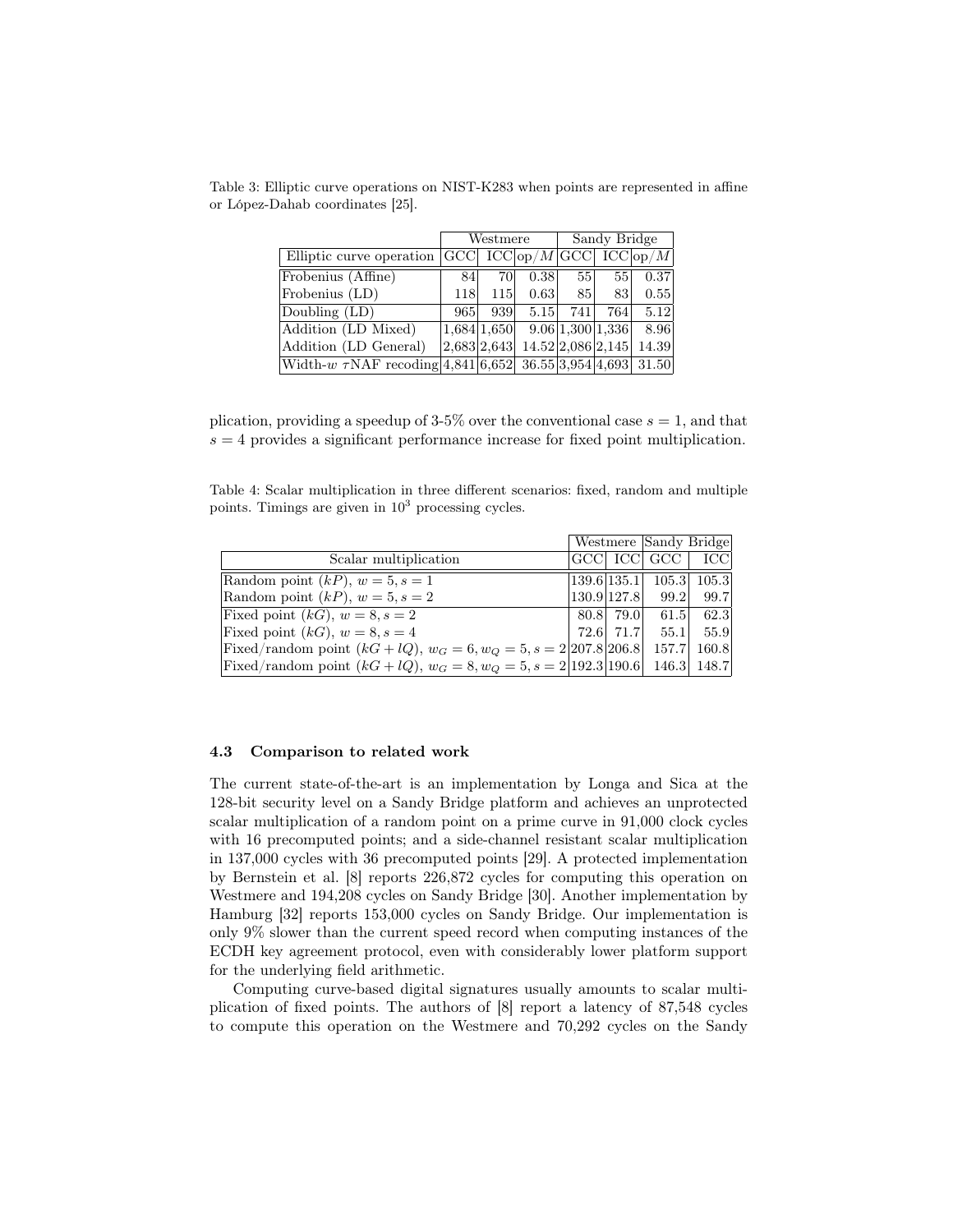Bridge [30] micro-architectures, while using a precomputed table of 256 points. Hamburg [32] implemented this operation on Sandy Bridge in just 52,000 cycles with 160 precomputed points. Compared to the first implementation and using the same number of points, our timings are faster by 22%. Comparing to the second implementation while reducing the number of precomputed points to 128, our timings are slower by 15%.

The last scenario to analyze is signature verification, where work [8] reports single signature verification timings of 273,364 cycles on Westmere and 226,516 cycles on Sandy Bridge [30], while reporting significantly improved timings for batch verification. A faster implementation [32] verifies a signature using 32 precomputed points on Sandy Bridge in 165,000 cycles. We obtain speedups between 5% and 35% on this scenario, considering implementations with the same number of points, and leave the possibility of batch verification as a future direction of this work. It is important to stress that our implementation provides a tradeoff between side-channel protection and standards compliance. Consequently, it allows faster and interoperable curve-based cryptography when resistance to side channels is not required.

## 5 Conclusion

In this work, we presented a software implementation of elliptic curve arithmetic in Koblitz curves defined over binary fields. By reusing several low-level techniques recently-introduced by other authors and proposing a number of useful high-level techniques, we obtained state-of-the-art timings for computing scalar multiplication of a random point in a binary curve, modelling a curve-based key agreement protocol. Our implementation also provides a trade-off between execution time and storage overhead for computing digital signatures and significantly improves the time to verify a single signature. We expect our timings to be accelerated further as support to binary field arithmetic improves on modern 64-bit platforms, either through a faster carry-less multiplier or via the 256-bit integer vector instructions from the upcoming AVX2 instruction set. Our computational cost analysis suggests that if the target platform had a binary field multiplication instruction as efficient as integer multiplication, our implementation could still receive a further factor-2 speedup.

## References

- 1. Koblitz, N.: CM-Curves with Good Cryptographic Properties. In: Feigenbaum, J. (ed.) CRYPTO 1991. LNCS, vol. 576, pp. 279–287. Springer (1991)
- 2. Hankerson, D., Menezes, A.J., Vanstone, S.: Guide to Elliptic Curve Cryptography. Springer-Verlag, Secaucus, USA (2003)
- 3. Taverne, J., Faz-Hernández, A., Aranha, D.F., Rodríguez-Henríquez, F., Hankerson, D., López, J.: Speeding scalar multiplication over binary elliptic curves using the new carry-less multiplication instruction. Journal of Cryptographic Engineering 1(3) 187–199 (2011)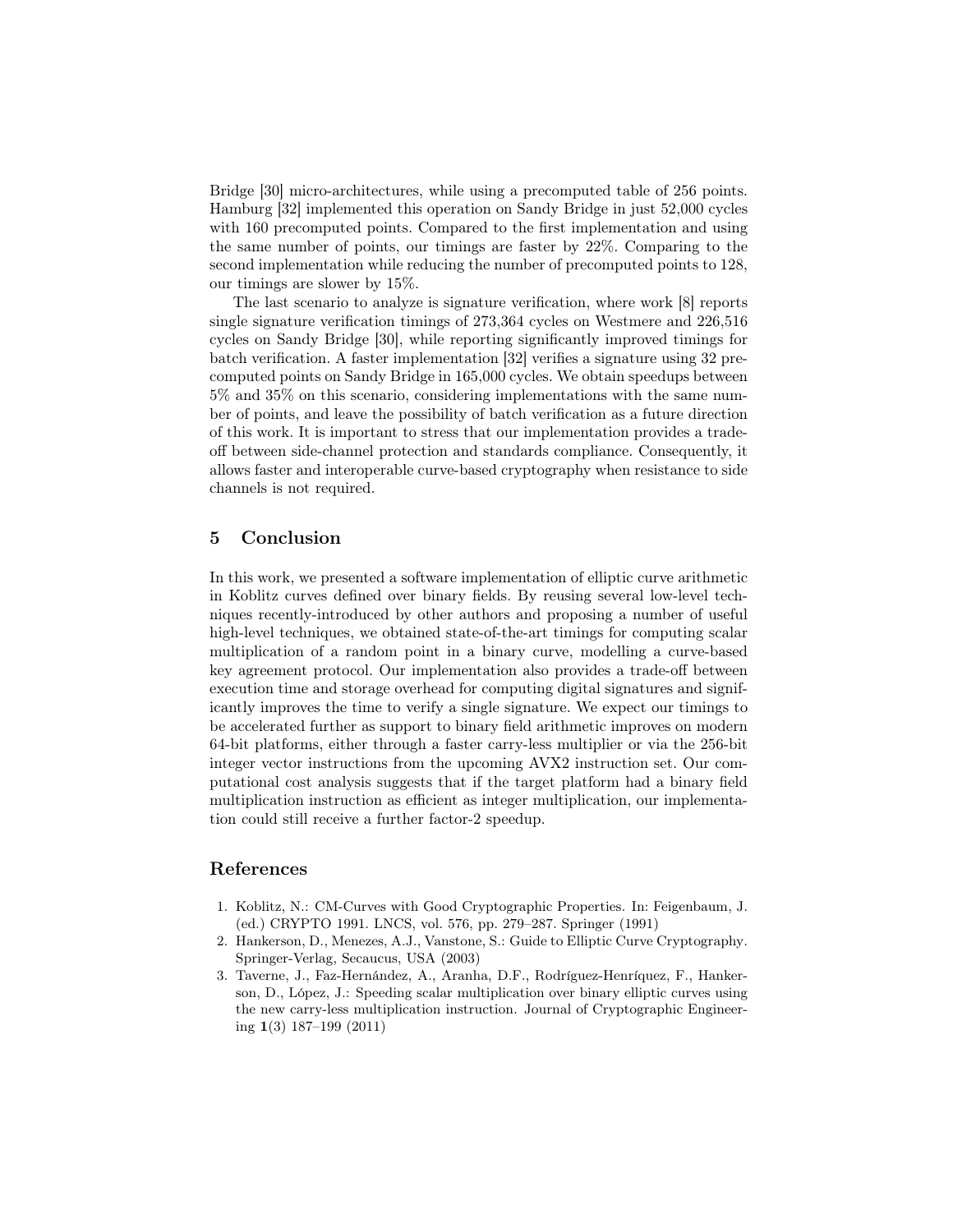- 4. Longa, P., Gebotys, C.H.: Efficient techniques for high-speed elliptic curve cryptography. In Mangard, S., Standaert, F.X. (eds.) CHES 2010. LNCS, vol. 6225, pp. 80–94. Springer (2010)
- 5. Gaudry, P., Thomé, E.: The mpFq library and implementing curve-based key exchanges. In: Software Performance Enhancement of Encryption and Decryption (SPEED 2007), pp. 49–64. http://www.hyperelliptic.org/SPEED/record.pdf (2009)
- 6. Brown, M., Hankerson, D., López, J., Menezes, A.: Software Implementation of the NIST Elliptic Curves Over Prime Fields. In Naccache, D. (ed.) CT-RSA 2001. LNCS, vol. 2020, pp. 250–265. Springer (2001)
- 7. Galbraith, S.D., Lin, X., Scott, M.: Endomorphisms for faster elliptic curve cryptography on a large class of curves. In Joux, A. (ed.) EUROCRYPT 2009. LNCS, vol. 5479, pp. 518–535. Springer (2009)
- 8. Bernstein, D.J., Duif, N., Lange, T., Schwabe, P., Yang, B.Y.: High-speed highsecurity signatures. In Preneel, B., Takagi, T. (eds.) CHES 2011. LNCS, vol. 6917, pp. 124–142. Springer (2011)
- 9. Taverne, J., Faz-Hernández, A., Aranha, D.F., Rodríguez-Henríquez, F., Hankerson, D., López, J.: Software implementation of binary elliptic curves: Impact of the carry-less multiplier on scalar multiplication. In Preneel, B., Takagi, T. (eds.) CHES 2011. LNCS, vol. 6917, pp. 108–123. Springer (2011)
- 10. Aranha, D.F., López, J., Hankerson, D.: Efficient Software Implementation of Binary Field Arithmetic Using Vector Instruction Sets. In Abdalla, M., Barreto, P.S.L.M. (eds.) In LATINCRYPT 2010. LNCS, vol. 6212, pp. 144-161. Springer (2010)
- 11. Bos, J.W., Kleinjung, T., Niederhagen, R., Schwabe, P.: ECC2K-130 on Cell CPUs. In D, J.B., Lange, T. (eds.) AFRICACRYPT 2010. LNCS, vol. 6055, pp. 225–242. Springer (2010)
- 12. Cenk, M., Özbudak, F.: Improved Polynomial Multiplication Formulas over  $\mathbb{F}_2$ Using Chinese Remainder Theorem. IEEE Trans. Computers 58(4) 572–576 (2009)
- 13. Intel: Intel Architecture Software Developer's Manual Volume 2: Instruction Set Reference. http://www.intel.com (2002)
- 14. Firasta, N., Buxton, M., Jinbo, P., Nasri, K., Kuo, S.: Intel AVX: New frontiers in performance improvement and energy efficiency. White paper available at http: //software.intel.com/ (2008)
- 15. Fog, A.: Instruction tables: List of instruction latencies, throughputs and microoperation breakdowns for Intel, AMD and VIA CPUs. http://www.agner.org/ optimize/instruction\_tables.pdf (2012)
- 16. Montgomery, P.: Five, six, and seven-term Karatsuba-like formulae. IEEE Transactions on Computers 54(3) 362–369 (2005)
- 17. Gaudry, P., Brent, R., Zimmermann, P., Thomé, E.: The gf2x binary field multiplication library. https://gforge.inria.fr/projects/gf2x/
- 18. Scott, M.: Optimal Irreducible Polynomials for  $GF(2<sup>m</sup>)$  Arithmetic. Cryptology ePrint Archive, Report 2007/192. http://eprint.iacr.org/ (2007)
- 19. Itoh, T., Tsujii, S.: A fast algorithm for computing multiplicative inverses in  $GF(2<sup>m</sup>)$  using normal bases. Inf. Comput. **78**(3) 171–177 (1988)
- 20. Guajardo, J., Paar, C.: Itoh-Tsujii inversion in standard basis and its application in cryptography and codes. Designs, Codes and Cryptography 25(2) 207–216 (2002)
- 21. Rodríguez-Henríquez, F., Morales-Luna, G., Saqib, N.A., Cruz-Cortés, N.: Parallel Itoh—Tsujii multiplicative inversion algorithm for a special class of trinomials. Des. Codes Cryptography 45(1) 19–37 (2007)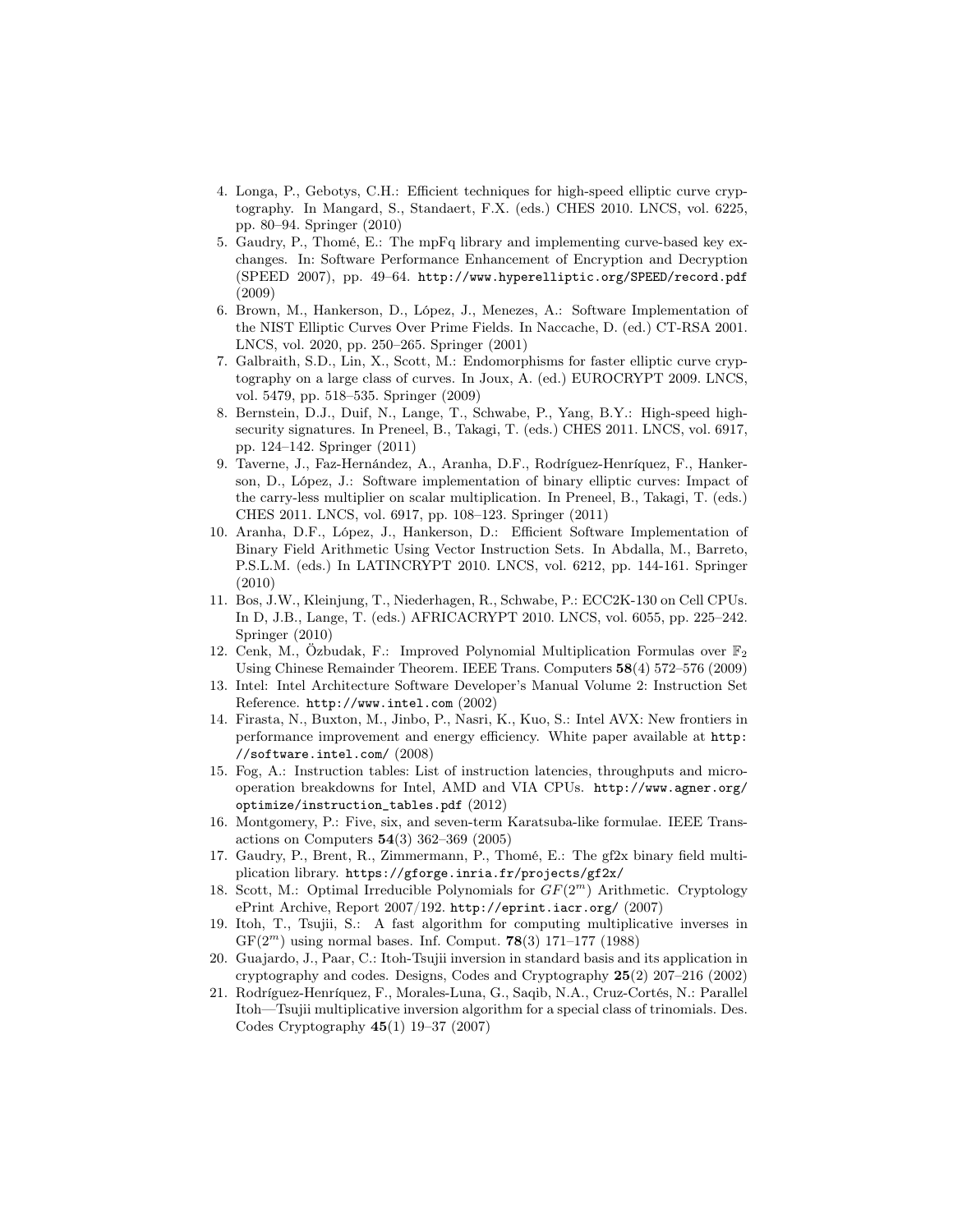- 22. Solinas, J.A.: Efficient Arithmetic on Koblitz Curves. Designs, Codes and Cryptography 19(2-3) 195–249 (2000)
- 23. Gallant, R., Lambert, R., Vanstone, S.: Faster Point Multiplication on Elliptic Curves with Efficient Endomorphisms. In Kilian, J., (ed.) CRYPTO 2001. LNCS, vol. 2139, pp. 190–200. Springer (2001)
- 24. Ahmadi, O., Hankerson, D., Rodríguez-Henríquez, F.: Parallel formulations of scalar multiplication on Koblitz curves. Journal of Universal Computer Science 14(3) 481–504 (2008)
- 25. López, J., Dahab, R.: Improved Algorithms for Elliptic Curve Arithmetic in GF(2<sup>n</sup> ). In Tavares, S.E., Meijer, H. (eds.) SAC 98. LNCS, vol. 1556, pp. 201–212. Springer (1998)
- 26. Al-Daoud, E., Mahmod, R., Rushdan, M., Kiliçman, A.: A New Addition Formula for Elliptic Curves over  $GF(2^n)$ . IEEE Trans. Computers 51(8) 972–975 (2002)
- 27. Weber, D., Denny, T.F.: The Solution of McCurley's Discrete Log Challenge. In Krawczyk, H. (ed.) CRYPTO 1998. LNCS, vol. 1462, pp. 458–471. Springer (1998)
- 28. Kim, K.H., Kim, S.I.: A new method for speeding up arithmetic on elliptic curves over binary fields. Cryptology ePrint Archive, Report 2007/181. http://eprint. iacr.org/ (2007)
- 29. Longa, P., Sica, F.: Four-Dimensional Gallant-Lambert-Vanstone Scalar Multiplication. In ASIACRYPT 2012. To appear. (2012)
- 30. Bernstein, D.J., (editors), T.L.: eBACS: ECRYPT Benchmarking of Cryptographic Systems. http://bench.cr.yp.to, (May 18, 2012).
- 31. Su, C., Fan, H.: Impact of Intel's new instruction sets on software implementation of  $GF(2)[x]$  multiplication. Inf. Process. Lett.  $112(12)$  497–502 (2012)
- 32. Hamburg, M.: Fast and compact elliptic-curve cryptography. Cryptology ePrint Archive, Report 2012/309. http://eprint.iacr.org/ (2012)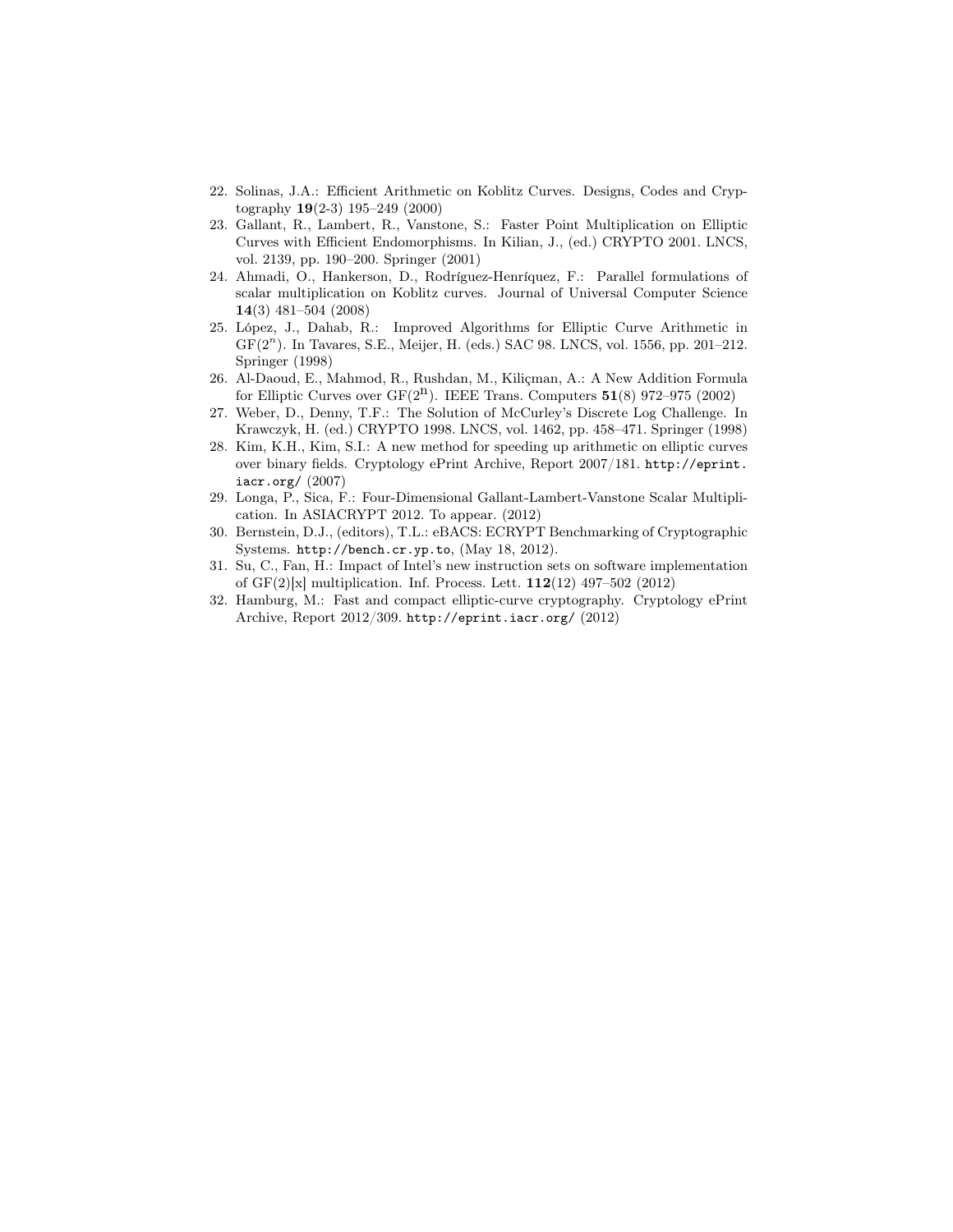# A Appendixes

We complete tables 3.9 and 3.10 from [2] to include corresponding values for  $w = 7, 8.$ 

| $\boldsymbol{u}$ | $ u \bmod \tau^w $ | $TNAF(u \mod \tau^w)$                   | $\alpha_{\,u}$                                           | $\boldsymbol{u}$ | u mod $\tau^w$    | $TNAF(u \mod \tau^w)$                    | $\alpha_u$                                  |
|------------------|--------------------|-----------------------------------------|----------------------------------------------------------|------------------|-------------------|------------------------------------------|---------------------------------------------|
| $\mathbf{1}$     | 1                  | (1)                                     |                                                          | 1                | $\mathbf{1}$      | (1)                                      | $\mathbf{1}$                                |
| 3                | 3                  | $(-1, 0, 0, 1, 0, -1)$                  | $-\,\tau^2\,\alpha_{39}\,-\,1$                           | 3                | 3                 | $(1, 0, 0, 1, 0, -1)$                    | $-\tau^2\alpha_{39}-1$                      |
| 5                | 5                  | $(-1, 0, 0, 1, 0, 1)$                   | $-\tau^2\alpha_{39}+1$                                   | 5                | 5 <sup>1</sup>    | (1, 0, 0, 1, 0, 1)                       | $-\tau^2\alpha_{39}+1$                      |
| $\overline{7}$   | $\overline{7}$     | $(-1, 0, 1, 0, 0, -1)$                  | $-\tau^3 \alpha_{35} - 1$                                | $\overline{7}$   |                   | $(1, 0, -1, 0, 0, -1)$                   | $\tau^3\alpha_{35} = 1$                     |
| 9                |                    | $3\tau - 5(1, 0, 0, -1, 0, 1, 0, 0, 1)$ | $-\tau^3\alpha_3^2+1$                                    | 9                |                   | $-3\tau - 5(1, 0, 0, 1, 0, -1, 0, 0, 1)$ | $\tau^3\alpha_3+1$                          |
| 11               | $3\tau-3$          | $(-1, 0, -1, 0, -1, 0, -1)$             | $-\,\tau^{\,2}\,\alpha_{\,\mathrm{5}\,\mathrm{3}}\,-\,1$ | 11               | $-3\tau-3$        | $(-1, 0, -1, 0, -1, 0, -1)$              | $-\tau^2\alpha_{53} - 1$                    |
| 13               | $3\tau - 1$        | $(-1, 0, -1, 0, -1, 0, 1)$              | $-\tau^2 \alpha_{53} + 1$                                | 13               | $-3\tau - 1$      | $(-1, 0, -1, 0, -1, 0, 1)$               | $-\tau^2\alpha_{53}+1$                      |
| 15               | $3\tau + 1$        | $(1, 0, 0, 0, -1)$                      | $\tau_{.}^{2}\alpha_{37} - \alpha_{37}$                  | 15               | $-3\tau + 1$      | $(1, 0, 0, 0, -1)$                       | $\tau^2\alpha_{37}-\alpha_{37}$             |
| 17               | $3\tau+3$          | (1, 0, 0, 0, 1)                         | $\tau^2 \alpha_{35} + \alpha_{37}$                       | 17               | $-3\tau+3$        | (1, 0, 0, 0, 1)                          | $\tau^2 \alpha_{35} + \alpha_{37}$          |
| 19               | $3\tau + 5$        | $(1, 0, 0, -1, 0, 1, 0, -1)$            | $-\tau^2\alpha_3-1$                                      | 19               | $-3\tau+5$        | $(-1, 0, 0, -1, 0, 1, 0, -1)$            | $-\tau^2\alpha_3-1$                         |
| 21               | $-4\tau - 3$       | $(-1, 0, 1, 0, 1)$                      | $-\tau^2\alpha_{35}+1$                                   | 21               | $4\tau-3$         | $(-1, 0, 1, 0, 1)$                       | $-\tau^2\alpha_{35}+1$                      |
| 23               | $-4\tau - 1$       | $(1, 0, 0, -1, 0, 0, -1)$               | $\tau^3 \alpha_{39} - 1$                                 | 23               | $4\tau - 1$       | $(1, 0, 0, 1, 0, 0, -1)$                 | $-\tau^3\alpha_{39} = 1$                    |
| 25               | $-4\tau + 1$       | $(1, 0, 0, -1, 0, 0, 1)$                | $\tau^3\alpha_{39}+1$                                    | 25               | $4\tau+1$         | (1, 0, 0, 1, 0, 0, 1)                    | $-\tau^3\alpha_{39}+1$                      |
| 27               | $-4\tau + 3$       | $(1, 0, 0, 0, -1, 0, -1)$               | $\tau^2 \alpha_{15} - 1$                                 | 27               | $4\tau+3$         | $(1, 0, 0, 0, -1, 0, -1)$                | $\tau^2\alpha_{15} - 1$                     |
| 29               | $6\tau + 1$        | $(-1, 0, 0, 0, -1, 0, 1)$               | $-\tau^2\alpha_{17}+1$                                   | 29               | $-6\tau + 1$      | $(-1, 0, 0, 0, -1, 0, 1)$                | $-\tau^2\alpha_{17}+1$                      |
| 31               | $-\tau - 7$        | $(1, 0, 0, 0, 0, -1)$                   | $\tau^2 \alpha_{39} + \alpha_{35}$                       | 31               | $\tau - 7$        | $(-1, 0, 0, 0, 0, -1)$                   | $\tau^2 \alpha_{39} + \alpha_{35}$          |
| 33               | $-\tau - 5$        | (1, 0, 0, 0, 0, 1)                      | $\tau^2 \alpha_{39} + \alpha_{37}$                       | 33               | $\tau - 5$        | $(-1, 0, 0, 0, 0, 1)$                    | $\tau^2 \alpha_{39} + \alpha_{37}$          |
| 35               | $-\tau - 3$        | $(1, 0, -1)$                            | $\tau^2-1$                                               | 35               | $\tau - 3$        | $(1, 0, -1)$                             | $\tau^2-1$                                  |
| 37               | $-\tau - 1$        | (1, 0, 1)                               | $\tau^2+1$                                               | 37               | $\tau - 1$        | (1, 0, 1)                                | $\tau^2+1$                                  |
| 39               | $-\tau + 1$        | $(1, 0, 0, -1)$                         | $\tau^3-1$                                               | 39               | $\tau + 1$        | $(-1, 0, 0, -1)$                         | $-\tau^3 - 1$                               |
| 41               | $-\tau + 3$        | (1, 0, 0, 1)                            | $\tau^3+1$                                               | 41               | $\tau + 3$        | $(-1, 0, 0, 1)$                          | $-\tau^3 + 1$                               |
| 43               | $-\tau+5$          | $(1, 0, 1, 0, -1, 0, -1)$               | $\tau^2 \alpha_{51} - 1$                                 | 43               | $\tau + 5$        | $(1, 0, 1, 0, -1, 0, -1)$                | $\tau^2 \alpha_{51} - 1$                    |
| 45               | $-\tau + 7$        | $(1, 0, 1, 0, -1, 0, 1)$                | $\tau^2\alpha_{51}+1$                                    | 45               | $\tau + 7$        | $(1, 0, 1, 0, -1, 0, 1)$                 | $\tau^2 \alpha_{51} + 1$                    |
| 47               | $2\tau - 5$        | $(-1, 0, -1, 0, 0, 0, -1)$              | $-\tau^2\alpha_{53}+\alpha_{35}$                         | 47               | $-2\tau - 5$      | $(-1, 0, -1, 0, 0, 0, -1)$               | $-\tau^2\alpha_{53}+\alpha_{35}$            |
| 49               | $2\tau - 3$        | $(-1, 0, -1, 0, 0, 0, 1)$               | $-\tau^2 \alpha_{53} + \alpha_{37}$                      | 49               | $-2\tau-3$        | $(-1, 0, -1, 0, 0, 0, 1)$                | $-\tau^2\alpha_{53} + \alpha_{37}$          |
| 51               | $2\tau - 1$        | $(1, 0, 1, 0, -1)$                      | $\tau^2 \alpha_{37} - 1$                                 | 51               | $-2\tau-1$        | $(1, 0, 1, 0, -1)$                       | $\tau^2 \alpha_{37} - 1$                    |
| 53               | $2\tau + 1$        | (1, 0, 1, 0, 1)                         | $\tau^2 \alpha_{37} + 1$                                 | 53               | $-2\tau + 1$      | (1, 0, 1, 0, 1)                          | $\tau^2 \alpha_{37} + 1$                    |
| 55               | $2\tau+3$          | $(-1, 0, -1, 0, 0, -1)$                 | $-\tau^3 \alpha_{37} - 1$                                | 55               | $-2\tau + 3$      | $(1, 0, 1, 0, 0, -1)$                    | $\tau^3 \alpha_{37} - 1$                    |
| 57               | $2\tau + 5$        | $(-1, 0, -1, 0, 0, 1)$                  | $-\tau^3\alpha_{37}+1$                                   | 57               | $-2\tau + 5$      | (1, 0, 1, 0, 0, 1)                       | $\tau^3\alpha_{37}+1$                       |
| 59               | $2\tau + 7$        | $(-1, 0, 0, -1, 0, -1)$                 | $-\,\tau^{\,2}\,\alpha_{\,4\,1}\,-\,1$                   | 59               | $-2\tau + 7$      | $(1, 0, 0, -1, 0, -1)$                   | $-\,\tau^{\,2}\,\alpha_{\,4\,1}\,-\,1$      |
| 61               | $-5\tau - 1$       | $(-1, 0, -1, 0, 0, -1, 0, 1)$           | $\tau^2 \alpha_{55} + 1$                                 | 61               | $5\tau - 1$       | $(1, 0, 1, 0, 0, -1, 0, 1)$              | $\tau^2 \alpha_{55} + 1$                    |
| 63               | $-5\tau + 1$       | $(1, 0, 0, 0, 0, 0, -1)$                | $\tau_{\frac{\alpha_{15}+\alpha_{35}}{2}}$               | 63               | $5\,\tau$ + $1\,$ | $(1, 0, 0, 0, 0, 0, -1)$                 | $\tau^2\underline{\alpha_{15}+\alpha_{35}}$ |

Table 5: Expressions for  $\alpha_u = u \mod \tau^w$  for  $w = 7$ .

 $a=0.$ 

 $a=1.$